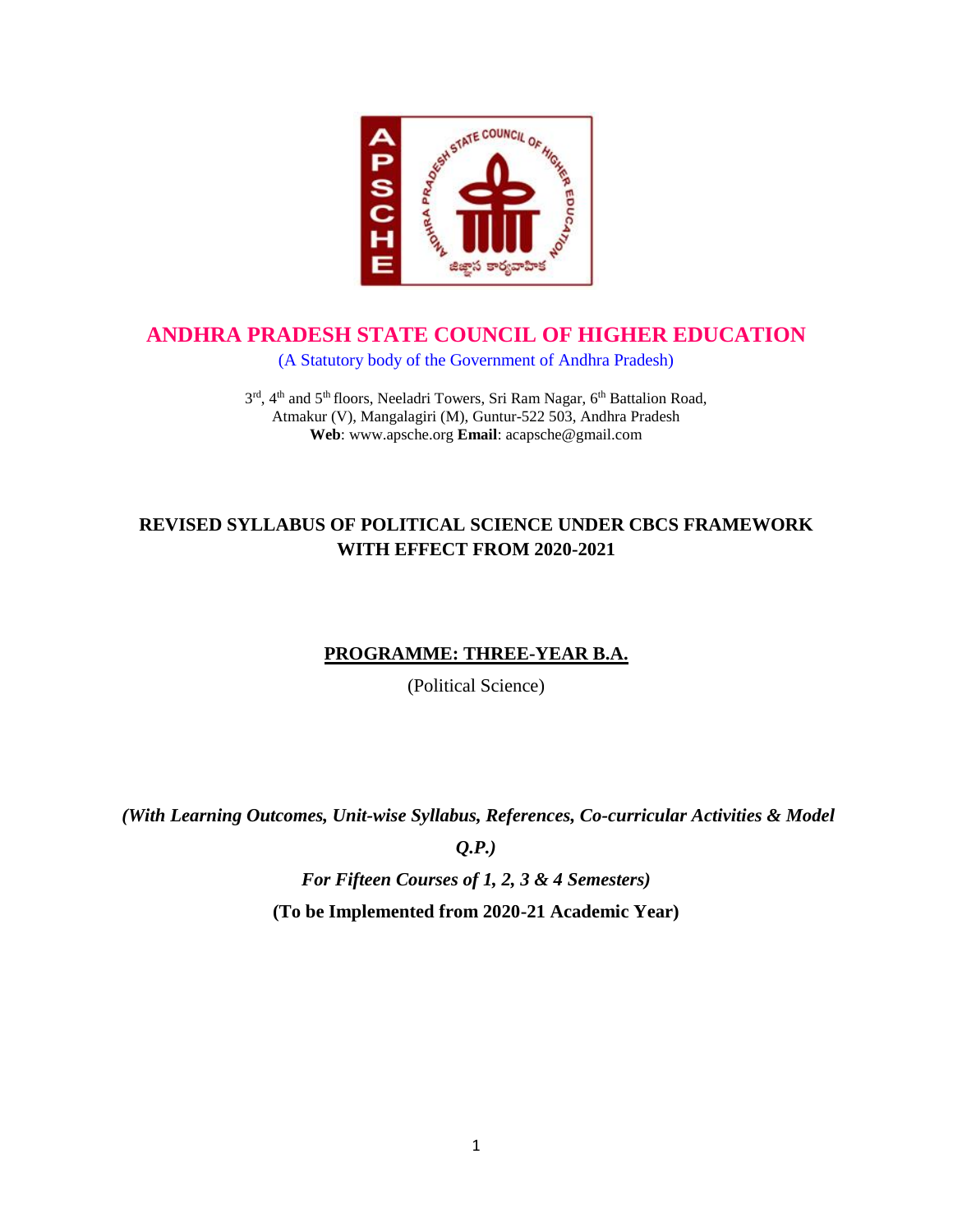## **ANDHRA PRADESH STATE COUNCIL OF HIGHER EDUCATION**

(A Statutory body of the Government of Andhra Pradesh)

## **CBCS – UG SYLLABUS SUBJECT REVIEW COMMITTEE**

#### **(To be implemented from 2020-21 Academic Year)**

## **PROGRAMME: THREE-YEAR B.A**

(With History, Economics and Political Science Disciplines)

## **Domain Subject: POLITICAL SCIENCE**

*(Syllabus with Outcomes, References, Co-curricular Activities &Question Paper pattern For Five Courses of 1, 2, 3 & 4 Semesters)*

## **Structure of POLITICAL SCIENCE Syllabus under CBCS for 3-year B.A. Programme (with domain subject covered during the first 4 Semesters with 5 Courses)**

| SI.<br>N <sub>0</sub> | Co<br>de | <b>Cours</b><br><b>es</b>   | <b>Name of Course</b><br><b>(Each Course consists 5 Units)</b> | <b>Sem</b>   | Hours/<br>Week  | <b>Credits</b> | <b>Marks</b>              |                       |
|-----------------------|----------|-----------------------------|----------------------------------------------------------------|--------------|-----------------|----------------|---------------------------|-----------------------|
|                       |          | 1, II,<br>III, IV<br>$\& V$ | with each Unit having 12 hours of<br>class-work)               |              |                 |                | Mi<br>d<br><b>Se</b><br>m | <b>Se</b><br>m<br>End |
|                       |          | 1                           | <b>Introduction to Political Science</b>                       |              | 5               | 4              | 25                        | 75                    |
| $\overline{2}$        |          | 2                           | Basic Organs of the Government                                 | $\mathbf{I}$ | 5               | 4              | 25                        | 75                    |
| 3                     |          | 3                           | Indian Government and Politics                                 | III          | 5               | 4              | 25                        | 75                    |
| $\overline{4}$        |          | $\overline{4}$              | <b>Indian Political Process</b>                                | IV           | 5               | 4              | 25                        | 75                    |
| 5                     |          | 5                           | <b>Western Political Thought</b>                               | IV           | $5\overline{)}$ | 4              | 25                        | 75                    |
|                       |          |                             |                                                                |              | <b>Total</b>    | 20             | 125                       | 375                   |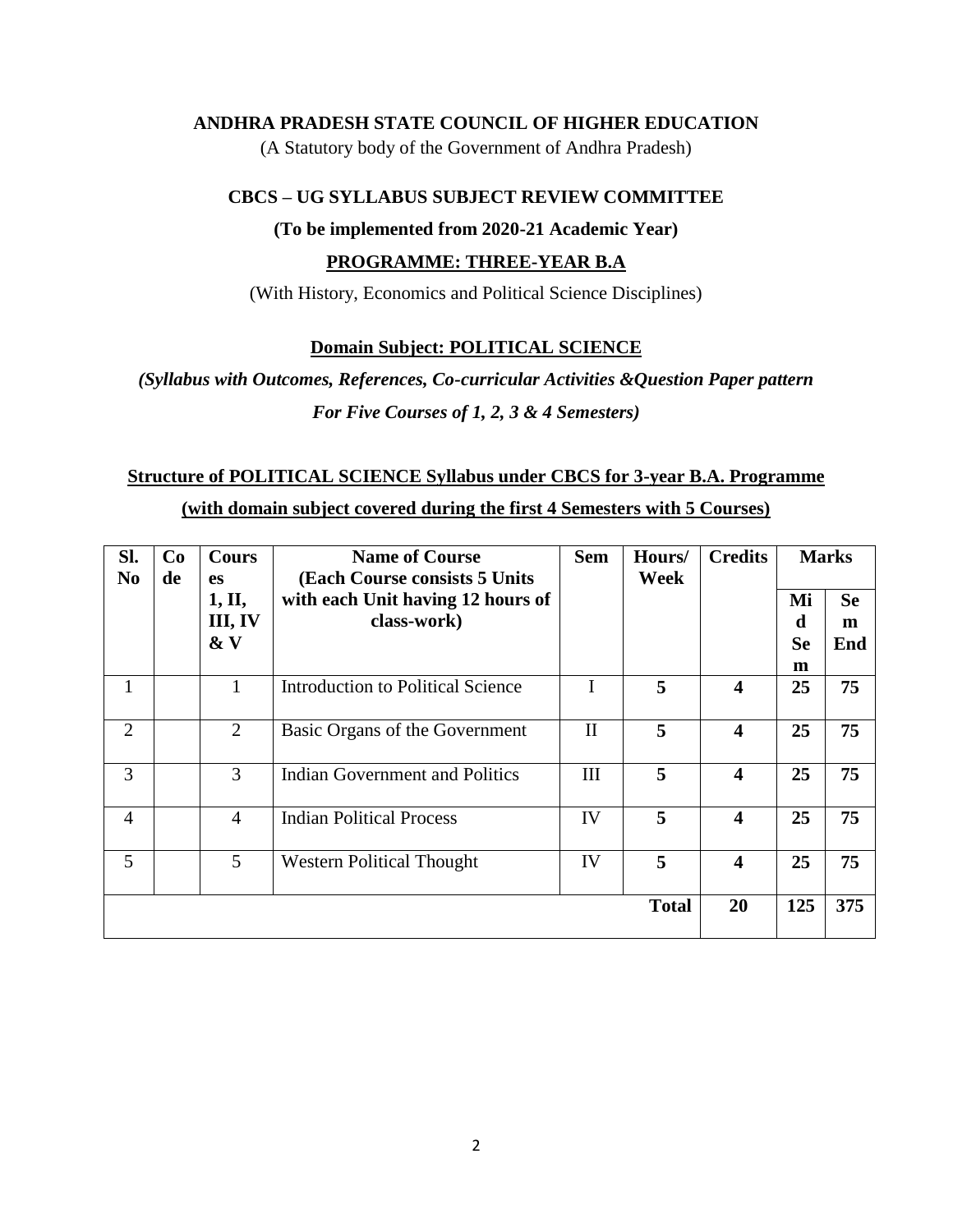# **SYLLABUS B.A. POLITICAL SCIENCE FIRST YEAR FIRST SEMESTER (Under CBCS w.e.f. 2020-21)**

## **Course-1: INTRODUCTION TO POLITICAL SCIENCE**

#### **Learning Outcomes:**

On successful completion of the course the students will be able to;

- Recall the previous knowledge about Political Science and understand the nature and scope, traditional and modern approaches of Political Science.
- Understand concepts intrinsic to the study of Political Science.
- Have solid theoretical understanding of Rights and its theories along with the basic aspects of certain political ideologies.
- Apply the knowledge to observe the field level phenomena

| UNIT-I: | <b>INTRODUCTION</b>                                                          |
|---------|------------------------------------------------------------------------------|
|         | 1. Definition, Nature, Scope and Importance of Political Science – Relations |
|         | with allied disciplines (History, Economics, Philosophy and Sociology)       |
|         | 2. Approaches to the study of Political Science:                             |
|         | Traditional Approaches-Philosophical, Historical.                            |
|         | Modern Approaches-BehavioralandSystem Approach.                              |

| $UNIT-II:$ | <b>STATE</b>                                                                 |
|------------|------------------------------------------------------------------------------|
|            | 1. Definition of the State, Elements of the State, Theories of Origin of the |
|            | State-(Divine Origin, Force, Evolutionary and Social Contract).              |
|            | Concepts of Modern State and Welfare State.                                  |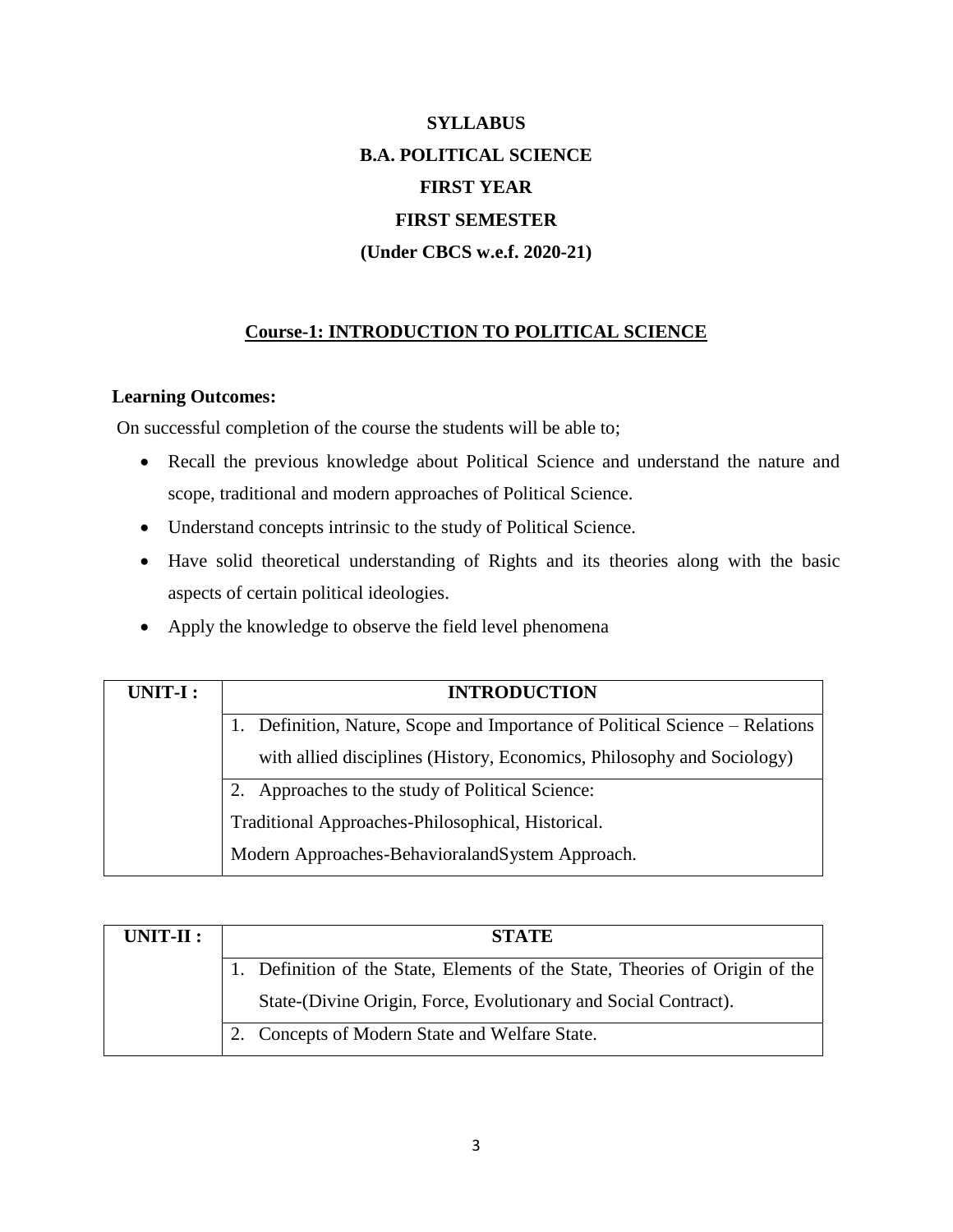| $UNIT-III:$ | <b>CONCEPTS OF POLITICAL SCIENCE</b> |
|-------------|--------------------------------------|
|             | 1. Law, Liberty, Equality.           |
|             | 2. Power, Authority and Legitimacy.  |

| UNIT-IV : | <b>THEORIES OF RIGHTS</b>                       |
|-----------|-------------------------------------------------|
|           | 1. Meaning, Nature and Classification of Rights |
|           | 2. Theories of Rights.                          |

| $UNIT-V:$ | <b>POLITICAL IDEOLOGIES</b>                 |
|-----------|---------------------------------------------|
|           | 1. Liberalism, Individualism, Anarchism.    |
|           | 2. Socialism, Marxism and Multiculturalism. |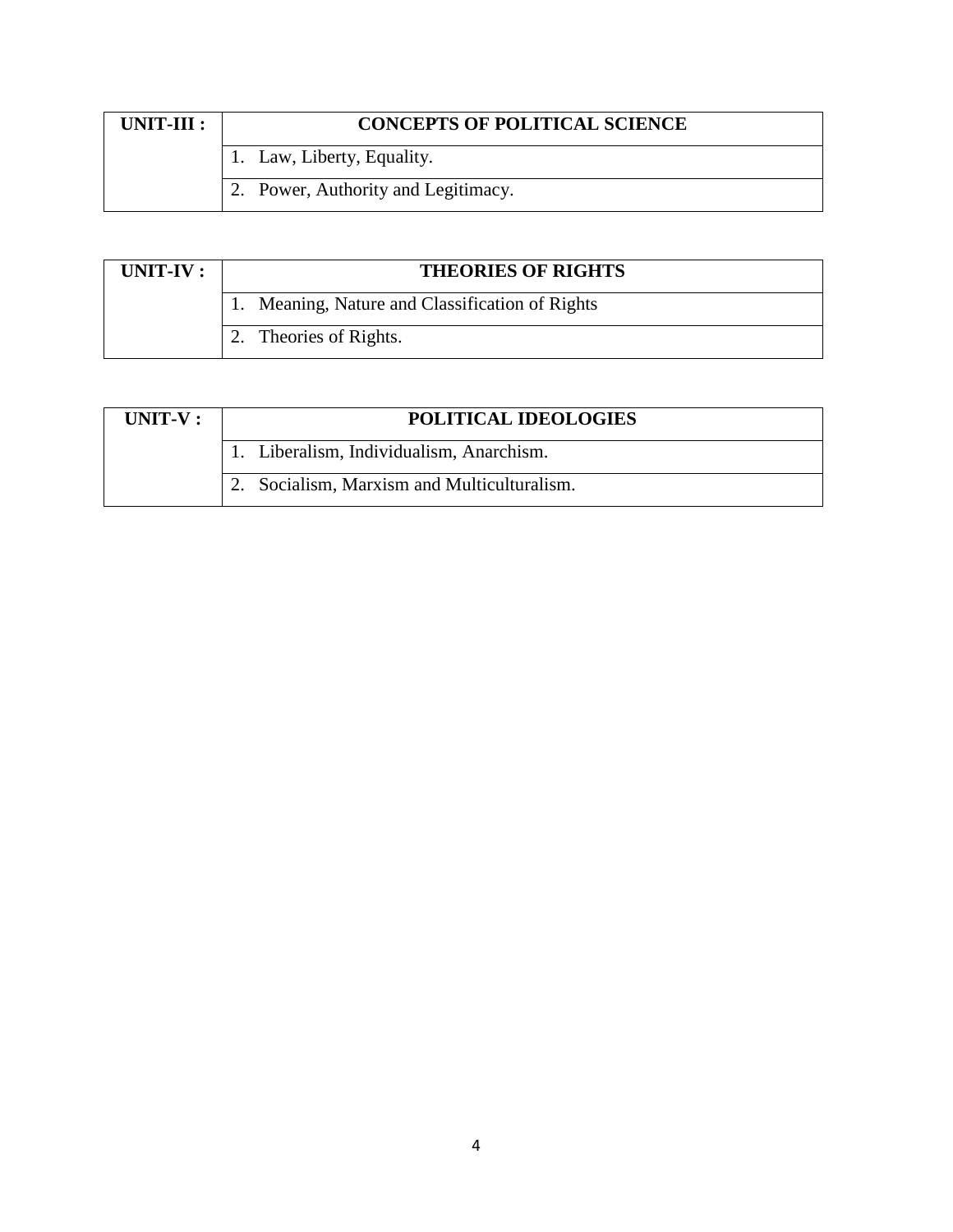| A.C. Kapur<br>$\blacktriangleright$                        |                | Principles of Political Science                                    |
|------------------------------------------------------------|----------------|--------------------------------------------------------------------|
| R.C.Agarwal<br>➤                                           | $\vdots$       | <b>Political Theory</b>                                            |
| J.C.Johari<br>↘                                            | $\ddot{\cdot}$ | Contemporary Political Theory                                      |
| Amaj Ray & Bhattacharya<br>➤                               | $\ddot{\cdot}$ | <b>Political Theory and Institutions</b>                           |
| O.P.Gauba<br>➤                                             | $\ddot{\cdot}$ | An Introduction to Political Theory                                |
| Abbas, Hoveyda&Ranjay Kumar<br>➤                           | $\ddot{\cdot}$ | <b>Political Theory</b>                                            |
| <b>Andrew Hakes</b><br>↘                                   | :              | Political Theory: Philosophy,<br>Ideology,                         |
|                                                            |                | Science                                                            |
| J.C.Johari<br>➤                                            | $\ddot{\cdot}$ | Principles of Modern Political Science                             |
| RajeevBhargava& Ashok Acharya(ed)<br>➤                     | $\ddot{\cdot}$ | Political Theory-An Introduction                                   |
| Andrew Heywood<br>$\blacktriangleright$                    | $\ddot{\cdot}$ | Political Ideologies-An Introduction                               |
| Norman Barry<br>➤                                          | $\ddot{\cdot}$ | An Introduction to Modern Political Theory                         |
| JadiMusalaiah, V. Vasundhara Devi<br>$\blacktriangleright$ | $\ddot{\cdot}$ | Political Science Concepts,<br>Theories &                          |
| &V.Bhogendracharyulu,                                      |                | <b>Institutions</b>                                                |
| Prof.V.RavindraSastry (ed)                                 |                |                                                                    |
| Laski, H.J.<br>➤                                           | $\ddot{\cdot}$ | <b>Grammar</b> of Politics                                         |
| A.Appadorai<br>➤                                           | $\ddot{\cdot}$ | <b>Substance of Politics</b>                                       |
| Eddy Ashirvadam&K.K.Misra<br>➤                             | $\ddot{\cdot}$ | <b>Political Theory</b>                                            |
| SushilaRamaswamy<br>≻                                      | :              | Political Theory: Ideas<br>$\boldsymbol{\mathcal{X}}$<br>Concepts, |
|                                                            |                | Political Theory & Thought, Key Concepts                           |
|                                                            |                | in Political Theory                                                |
| VidyaDhar Mahajan<br>➤                                     | $\ddot{\cdot}$ | Political Theory (Principles of Political                          |
|                                                            |                | Science)                                                           |
| S.P.Varma<br>➤                                             | $\ddot{\cdot}$ | <b>Modern Political Theory</b>                                     |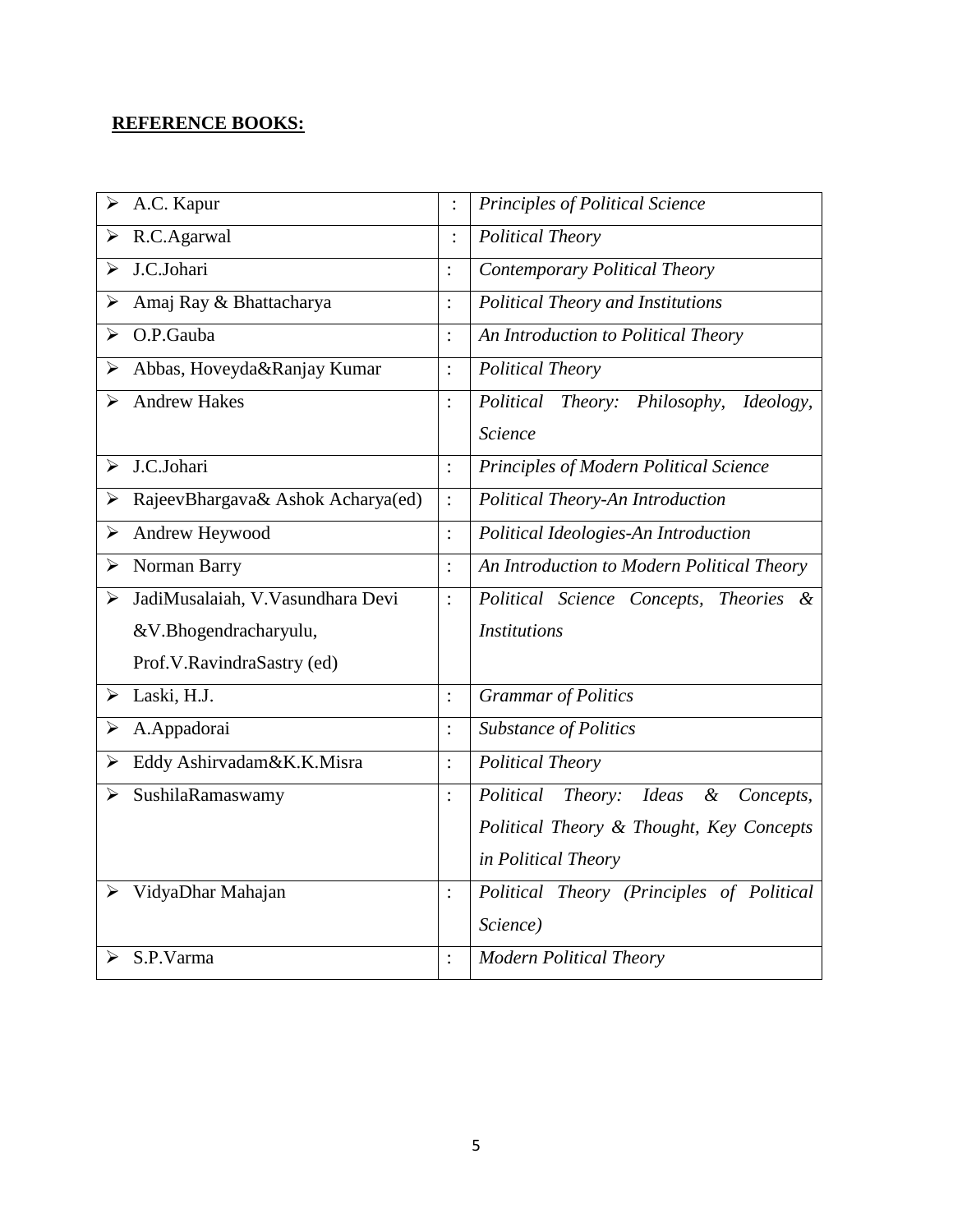## **CO-CURRICULAR ACTIVITIES RECOMMENDED**

*Measurable Co-curricular Activities (A uniform format may be designed and marks allotted)*

- Simple, medium and critical Assignments on current topics
- Class Seminars
- Quiz Programme
- Study Projects on field related problems, individual and Group
- Preparation of Alternate Theoretical Models to the existing systems/functions
- Debates on current issues.

*General Co-Curricular Activities*

- Preparation of Photo Album. Students' Open Forums
- Collection of news reports from dailies and magazines and maintaining a record of paper clippings.
- Group Discussions on problems relating to the syllabus and outside
- Watching TV discussions, recording individual observations and preparing summary points
- Celebration of important events.
- Encouragement to students to use various digital online tools (Google forms, Google Class room, edmodo, testmoz, kahoot, edpuzzle, moodle etc.,), Open source software, Open educational resources
- Cooperative Learning and Peer Teaching
- Comparative study of the Rights that citizens are enjoying around the globe
- Creative and imaginative activities beyond the prescribed syllabus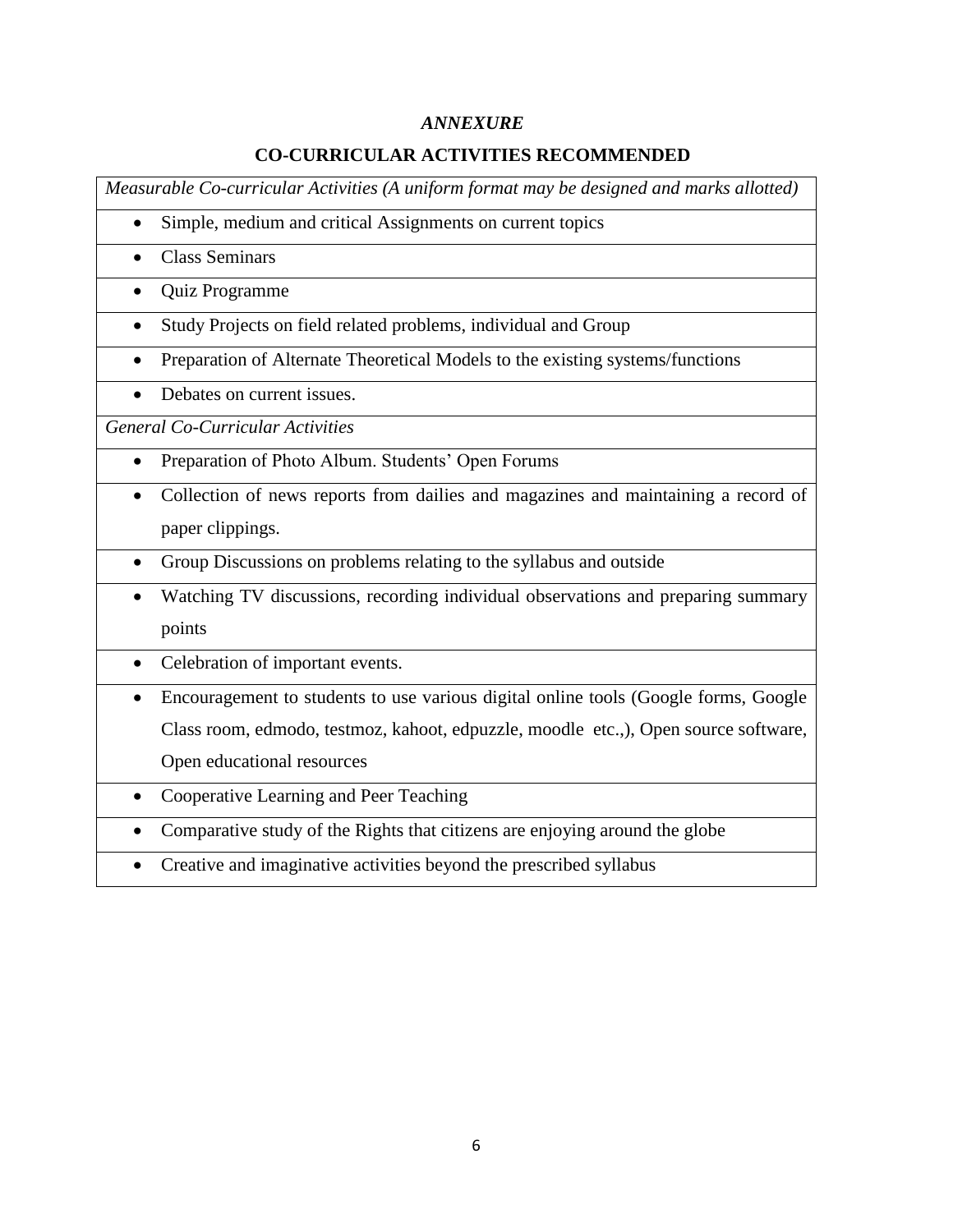# **B.A. POLITICAL SCIENCE FIRST YEAR SECOND SEMESTER**

## **(Under CBCS w.e.f 2020-21)**

## **Course-2:BASIC ORGANS OF THE GOVERNMENT**

#### **Learning Outcomes:**

On successful completion of the course the students will be able to:

- Understand the Origin and Evolution of the concept of Constitutionalism and classification of Constitutions.
- Acquaint themselves with different theories of origin of State.
- Understand and analyses organs and forms of Governments along with a deep insight into the various agents involved in the political process.
- Apply the knowledge to analyse and evaluate the existing systems

| UNIT-I : | <b>CONSTITUTION</b>                                                     |
|----------|-------------------------------------------------------------------------|
|          | 1. Meaning, Definition, Origin and Evolution of Constitution.           |
|          | 2. Classification of the Constitutions-Written and Unwritten; Rigid and |
|          | Flexible.                                                               |

| UNIT-II : | ORGANS OF THE GOVERNMENT                                     |
|-----------|--------------------------------------------------------------|
|           | 1. Theory of Separation of Powers-B.D.Montesquieu.           |
|           | 2. Legislature-Unicameral and Bicameral-Power and Functions, |
|           | Executive-Types, Powers and Functions.                       |
|           | Judiciary-Powers and Functions.                              |

| $UNIT-III:$ | <b>FORMS OF GOVERNMENT</b>                                         |  |  |
|-------------|--------------------------------------------------------------------|--|--|
|             | 1. Unitary and Federal forms of Governments-Merits and Demerits.   |  |  |
|             | 2. Parliamentary and Presidential forms of Governments- Merits and |  |  |
|             | Demerits.                                                          |  |  |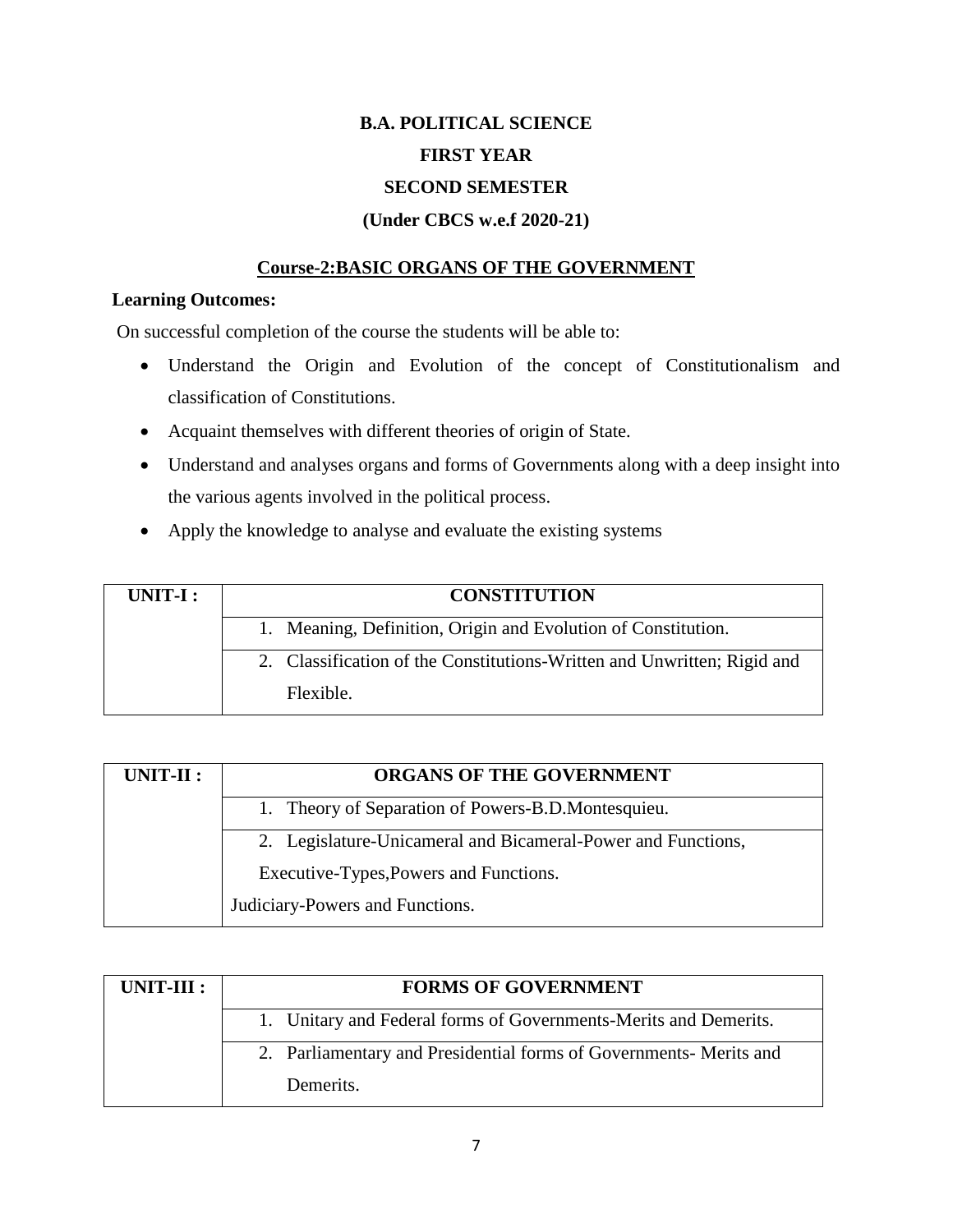| UNIT-IV : | <b>DEMOCRACY</b>                                                   |  |  |
|-----------|--------------------------------------------------------------------|--|--|
|           | Meaning, Definition, Significance, Theories and Principles of      |  |  |
|           | Democracy.                                                         |  |  |
|           | 2. Types of Democracy: Direct and Indirect Democracy-Methods,      |  |  |
|           | Merits and Demerits-Essential Conditions for Success of Democracy. |  |  |

| UNIT-V: | POLITICAL PARTIES, PRESSURE GROUPS AND PUBLIC                            |  |  |
|---------|--------------------------------------------------------------------------|--|--|
|         | <b>OPINION</b>                                                           |  |  |
|         | 1. Meaning, Definition and Classification of Political Parties: National |  |  |
|         | and Regional-Functions of Political Parties.                             |  |  |
|         | 2. Pressure Groups (Interest Groups) Meaning, Definition, Types,         |  |  |
|         | Functions and Significance of Public Opinion.                            |  |  |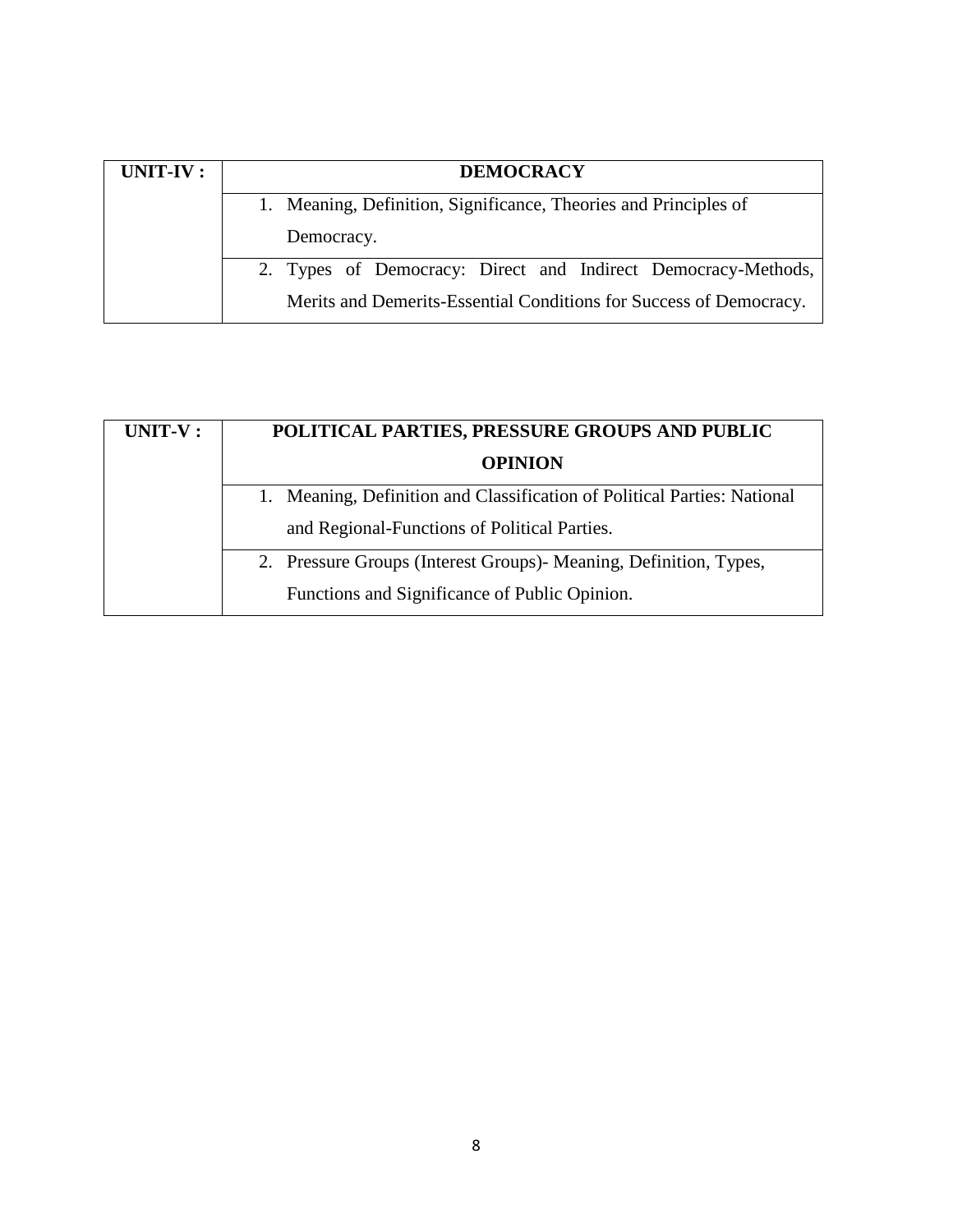| SukhbirBhatnagar<br>➤             |                | Constitutional Law and the Governance               |
|-----------------------------------|----------------|-----------------------------------------------------|
| A.C.Kapur<br>➤                    | $\ddot{\cdot}$ | <b>Select Constitutions</b>                         |
| R.C.Agarwal<br>➤                  | $\ddot{\cdot}$ | <b>Political Theory</b>                             |
| VidyaDhar Mahajan<br>➤            | $\ddot{\cdot}$ | Political Theory (Principles of Political Science)  |
| M.R.Biju<br>➤                     | ٠              | <b>Democratic Political Process</b>                 |
| PeterRonald de<br>➤               |                | Indian Political Parties                            |
| Souja&E.Sreedharan (ed)           |                |                                                     |
| JadiMusalaiah, V. Vasundhara<br>➤ | $\ddot{\cdot}$ | Political Science Concepts, Theories & Institutions |
| Devi & V.Bhogendracharyulu,       |                |                                                     |
| Prof.V.RavindraSastry (ed)        |                |                                                     |
| Laski. H.J.<br>➤                  |                | <b>Grammar of Politics</b>                          |
| A.Appadorai<br>➤                  | $\ddot{\cdot}$ | <b>Substance of Politics</b>                        |
| Eddy Ashirvadam&K.K.Misra         | $\ddot{\cdot}$ | <b>Political Theory</b>                             |
| SushilaRamaswamy<br>➤             | $\ddot{\cdot}$ | Political Theory: Ideas & Concepts                  |
| S.P.Varma                         | $\ddot{\cdot}$ | <b>Modern Political Theory</b>                      |

## *ANNEXURE*

## **CO-CURRICULAR ACTIVITIES**

- All Co-curricular activities recommended at Course I
- Study of the outline features of Constitutions of U.S.A, U.K., Australia, Canada, South Africa, China and Japan in comparison to the Constitution of India.
- Study projects on selected local real time problems.
- Field visits to government establishments.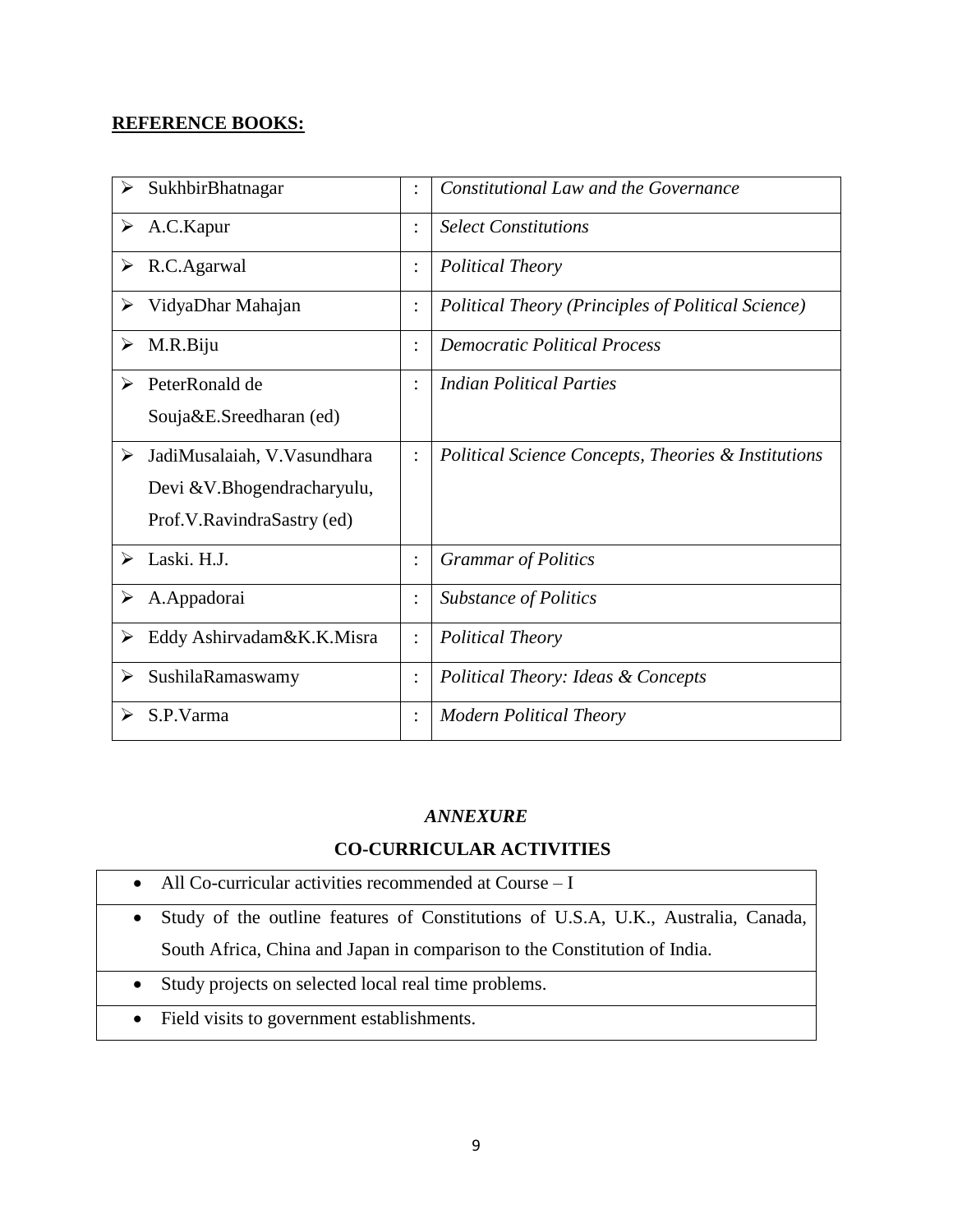# **B.A. POLITICAL SCIENCE SECOND YEAR THIRD SEMESTER (Under CBCS w.e.f 2020-21)**

## **Course-3: INDIAN GOVERNMENT AND POLITICS**

#### **Learning Outcomes:**

On successful completion of the course the students will be able to:

- Acquire knowledge about the historical background of Constitutional development in India, appreciate philosophical foundations and salient features of the Indian Constitution.
- Analyze the relationship between State and individual interms of Fundamental Rights and Directive Principles of State Policy.
- Understand the composition of and functioning of Union Government as well as State Government and finally
- Acquaint themselves with the judicial system of the country and its emerging trends such as judicial reforms.

| UNIT-I: | SOCIAL AND IDEOLOGICAL BASE OF THE INDIAN                               |  |  |
|---------|-------------------------------------------------------------------------|--|--|
|         | <b>CONSTITUTION</b>                                                     |  |  |
|         | 1. Constitutional Development in India during British Rule-A Historical |  |  |
|         | Perspective with reference to Government of India Acts, 1909, 1919      |  |  |
|         | and 1935.                                                               |  |  |
|         | 2. Constituent Assembly-Nature, Composition, Socio-Economic,            |  |  |
|         | Philosophical Dimensions and Salient Features of the Indian             |  |  |
|         | Constitution.                                                           |  |  |

| $UNIT-II:$ | <b>INDIVIDUAL AND STATE</b>                                     |
|------------|-----------------------------------------------------------------|
|            | 1. Fundamental Rights, Directive Principles of State Policy and |
|            | Fundamental Duties-Differences between Fundamental Rights and   |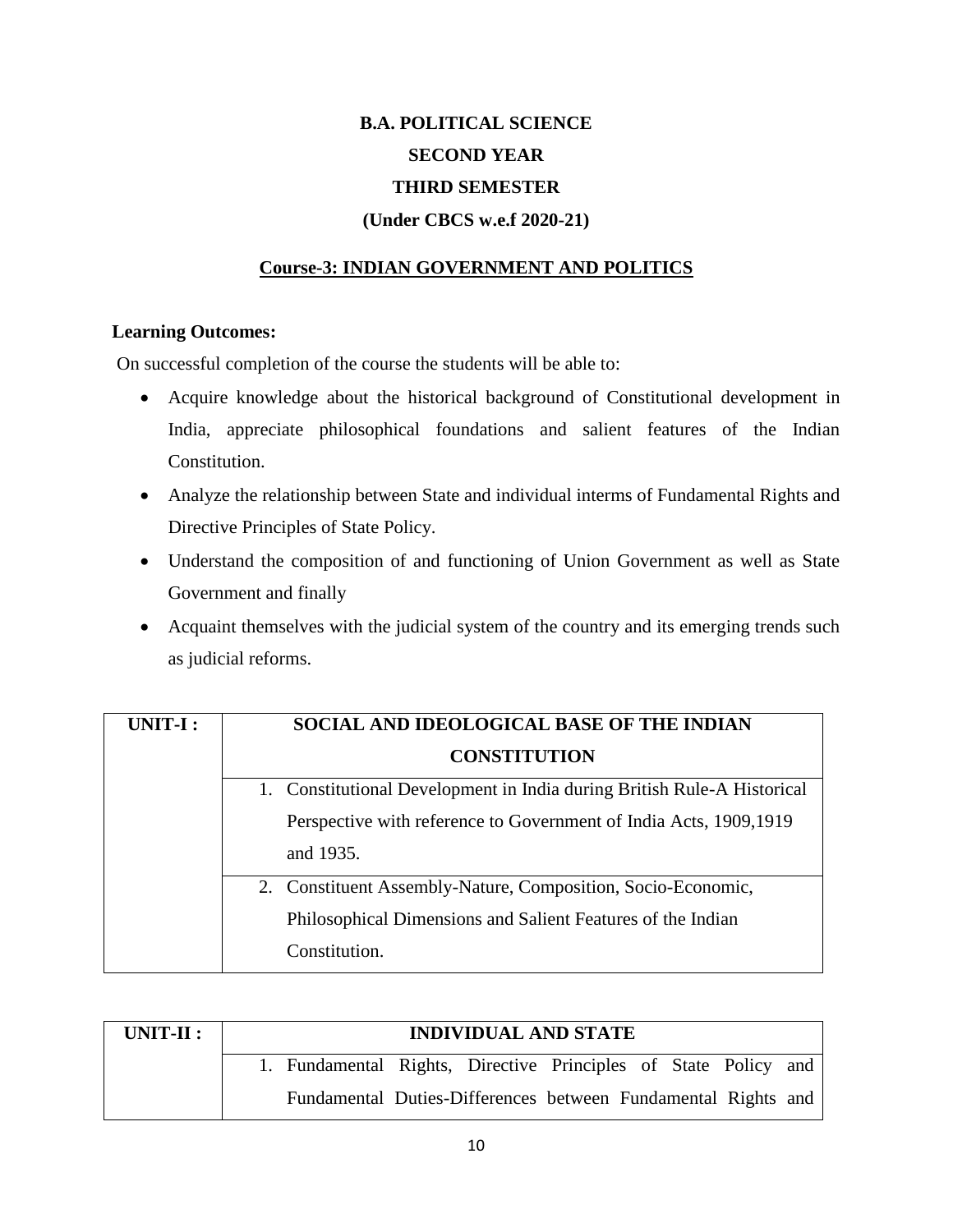| Directive Principles of State Policy.                                      |
|----------------------------------------------------------------------------|
| 2. The 'Doctrine of Basic Structure of the Constitution' with reference to |
| Judicial Interpretations and Socio-Political Realities.                    |

| UNIT-III : | <b>UNION EXECUTIVE</b>                                         |  |  |  |
|------------|----------------------------------------------------------------|--|--|--|
|            | 1. President of India-Mode of Election, Powers and Functions.  |  |  |  |
|            | 2. Parliament-Composition, Powers and Functions, Legislative   |  |  |  |
|            | Committees, Prime Minister and Council of Ministers-Powers and |  |  |  |
|            | Functions, Role in Coalition Politics                          |  |  |  |

| UNIT-IV : | <b>STATE EXECUTIVE</b>                                               |
|-----------|----------------------------------------------------------------------|
|           | 1. Governor-Mode of Appointment, Powers and Functions.               |
|           | 2. Legislature-Composition, Powers and Functions, Chief Minister and |
|           | <b>Council of Ministers-Powers and Functions</b>                     |

| UNIT-V: | THE INDIAN JUDICIARY                                             |  |  |
|---------|------------------------------------------------------------------|--|--|
|         | Supreme Court-Composition and Appointments, Powers and           |  |  |
|         | Functions or Jurisdiction of the Supreme Court, Judicial Review, |  |  |
|         | Judicial Activism.                                               |  |  |
|         | 2. High Court-Composition, Powers and Functions, Debates on the  |  |  |
|         | mode of appointment of Judges-National Judicial Appointments     |  |  |
|         | Commission and Judicial Reforms.                                 |  |  |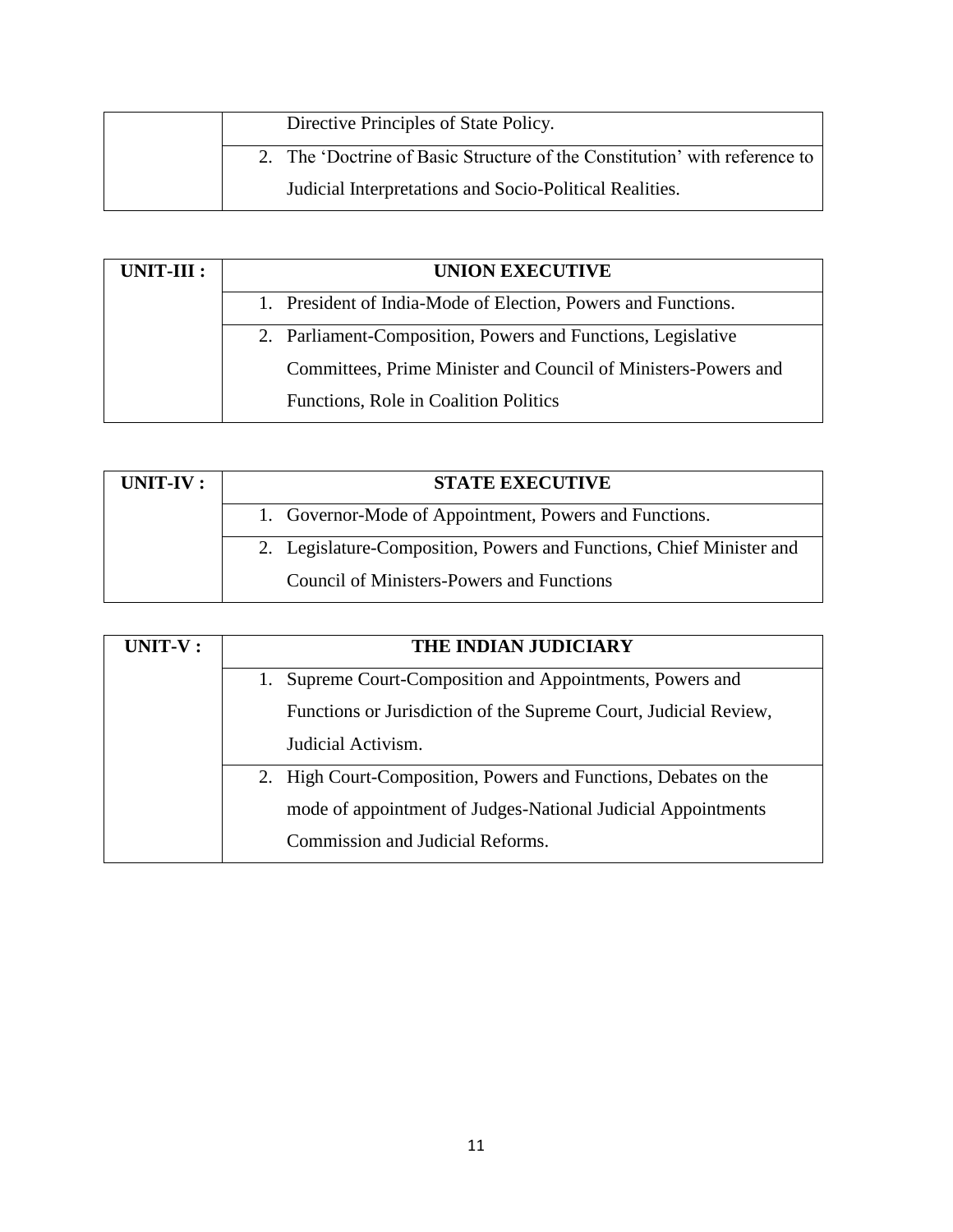| M.V.Pylee                            |                | <b>Indian Constitution,</b>                                      |
|--------------------------------------|----------------|------------------------------------------------------------------|
|                                      |                | Constitutional Government in India                               |
|                                      |                | Constitutional History of India                                  |
| Durga Das Basu<br>➤                  | $\ddot{\cdot}$ | An Introduction to the Constitution of India                     |
| Rajni Kothari                        |                | Politics in India                                                |
| SanghMittra                          | $\ddot{\cdot}$ | Indian Constitution Acts (East India Company to                  |
|                                      |                | Independence)                                                    |
| $\triangleright$ Hoshiar Singh,      | $\ddot{\cdot}$ | <b>Coalition Governments &amp; Good Governance</b>               |
| P.C.Mathur&Pankaj Singh (ed)         |                |                                                                  |
| <b>B.C.Fadia</b><br>➤                | $\ddot{\cdot}$ | <b>Indian Government and Politics</b>                            |
| SubhashC.Kashyap                     | $\ddot{\cdot}$ | Concise Encyclopedia of Indian Constitution                      |
| P.B.Rathod&VimlaRathod               | $\ddot{\cdot}$ | <b>Indian</b><br>Constitution,<br>Government<br>and<br>Political |
|                                      |                | System                                                           |
| Verinder Grover (ed)                 | $\ddot{\cdot}$ | Federal System, State Autonomy and Centre-State                  |
|                                      |                | Relations in India.                                              |
| Prof.Lalaiah, P. Venkataramana,<br>➤ | $\ddot{\cdot}$ | <b>Indian Government-Politics</b>                                |
| K.SaiBaba&K.Mallesam,                |                |                                                                  |
| Prof.V.RaveendraSastry (ed)          |                |                                                                  |
| M.Lakshmikant<br>≻                   | $\vdots$       | <b>Indian Polity</b>                                             |
| R.C.Agarwal& Mahesh                  | $\ddot{\cdot}$ | <b>Constitutional Development and National Movement</b>          |
| Bhatnagar                            |                | of India                                                         |
| Singh & Saxena<br>➤                  |                | Indian Politics: Contemporary Issues and Concerns                |
| <b>Austin Granville</b>              | $\ddot{\cdot}$ | The Indian Constitution: Cornerstone of a Nation,                |
|                                      |                | Working of a Democratic Constitution : The Indian                |
|                                      |                | Experience                                                       |
| W.H.Morris Jones<br>➤                | $\ddot{\cdot}$ | Government and Politics of India                                 |
| M.P.Jain                             |                | <b>Indian Constitutional Law</b>                                 |
| Subhash C. Kashyap.                  | $\ddot{\cdot}$ | Our Constitution, Our Parliament, Our Political                  |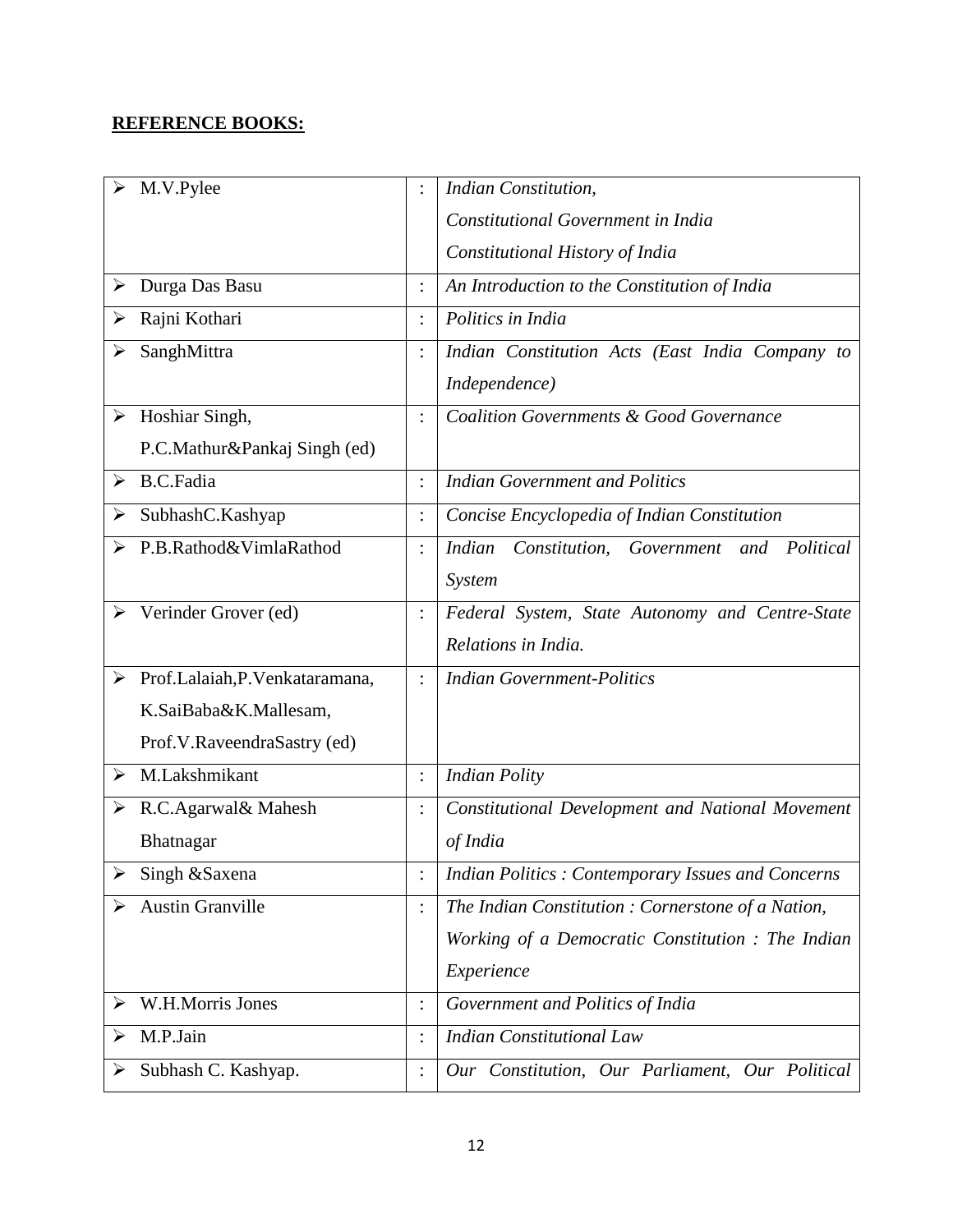|                              |                | System                                             |
|------------------------------|----------------|----------------------------------------------------|
| $\triangleright$ A.S. Narang | ٠<br>$\bullet$ | Indian Political System, Process and Development   |
| Rajeev Bhargav               | ٠              | Politics and Ethics of the Indian Constitution     |
| Bipin Chandra                | ٠              | Nationalism & Colonialism in Modern India          |
| Paul R.Brass                 | $\ddot{\cdot}$ | The Politics in India since Independence           |
| K.SubrataMitra<br>➤          | $\ddot{\cdot}$ | Politics in India: Structure, Process and Policy   |
| S.H.Patil                    | ٠              | The Constitution, Government and Politics in India |
| VishnooBhagwan&VidyaBhusan   | ٠              | <b>Indian Administration</b>                       |

#### **CO-CURRICULAR ACTIVITIES**

- All Co-curricular activities recommended at Course I
- Peers and self-assessment outputs from individual and collaborative work.
- Individual observations in field studies and recordings in the areas related to syllabus
- Conduct of a Mock Parliament on important current issues for awareness about the proceedings of the Parliament, intensity of debates and understanding the outcomes.
- A Field Visit to a Court to observe the structure and its exercise of powers.
- Discussion of Previous Question Papers relating to Services (Service Commissions and other Recruitment Agencies) for an understanding of different approaches
- Study projects on selected local real time problems.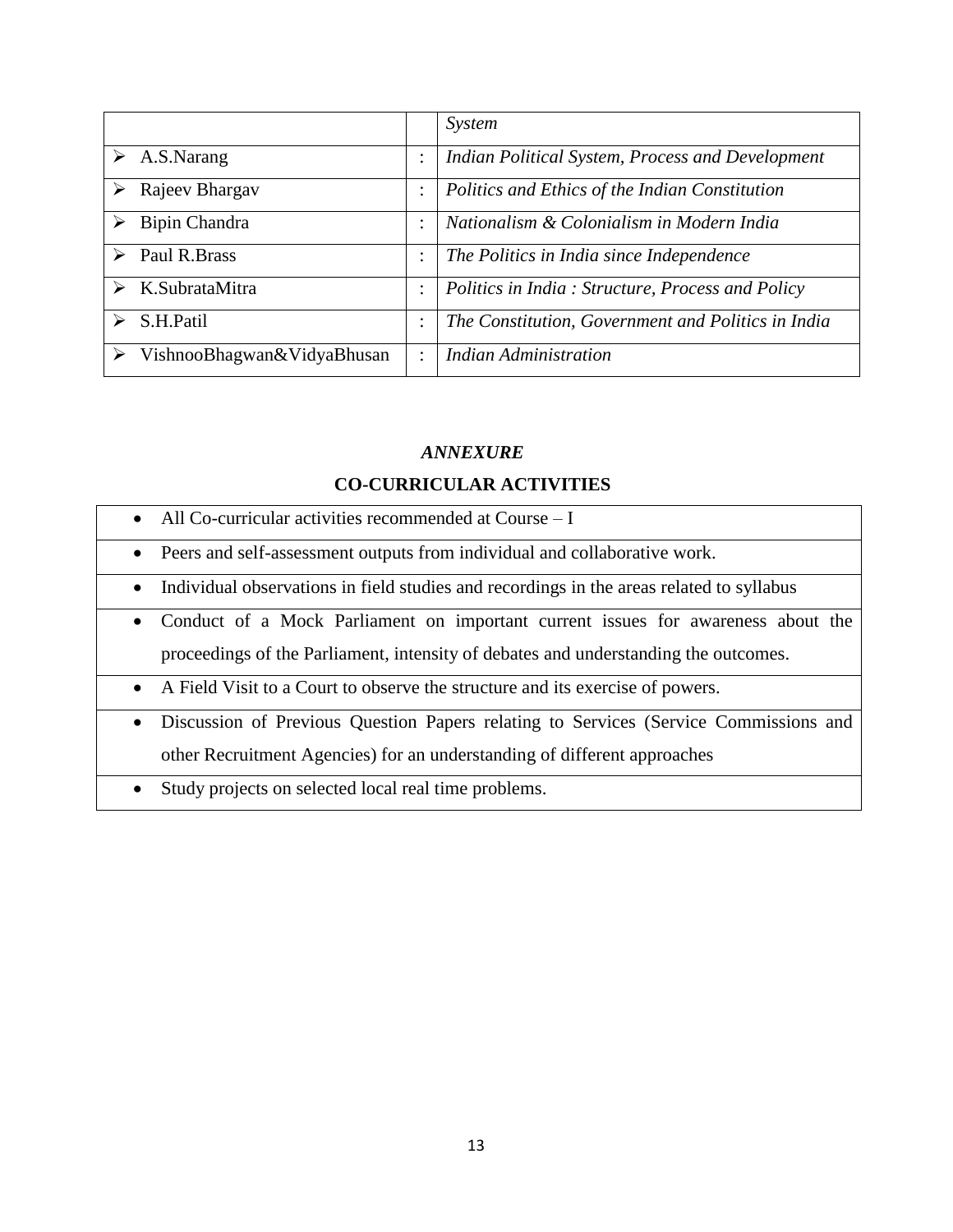# **B.A. POLITICAL SCIENCE SECOND YEAR FOURTH SEMESTER (Under CBCS w.e.f 2020-21)**

## **Course-4 : INDIAN POLITICAL PROCESS**

#### **Learning Outcomes:**

On successful completion of the course the students will be able to :

- Know and understand the federal system of the country and some of the vital contemporary emerging issues.
- Evaluate the electoral system of the country and to identify the areas of electoral reforms.
- Know the constitutional base and functioning of local governments with special emphasis on 73rd& 74th Constitutional Amendment Acts.
- Understand the dynamics of Indian politics, challenges faced and gain a sensitive comprehension to the contributing factors.
- Apply the knowledge and critically comprehend the functioning of some of the regulatory and governance institutions.
- Propose theoretical outline alternate models

| UNIT-I: | <b>FEDERAL PROCESSES</b>                                           |  |  |  |  |  |
|---------|--------------------------------------------------------------------|--|--|--|--|--|
|         | 1. Features of Indian Federal System- Centre-State Relations-      |  |  |  |  |  |
|         | Legislative, Administrative and Financial                          |  |  |  |  |  |
|         | 2. Emerging Trends in Centre-State Relations-Restructuring Centre- |  |  |  |  |  |
|         | Relations-Recommendations of Sarkaria Commission,<br><b>State</b>  |  |  |  |  |  |
|         | M.M.Punchi Commission                                              |  |  |  |  |  |

| $UNIT-II:$ | <b>ELECTORAL PROCESSES</b>                                        |
|------------|-------------------------------------------------------------------|
|            | 1. The Election Commission of India, Powers and Functions.        |
|            | 2. Issues of Electoral Reforms, Voting Behaviour-Determinants and |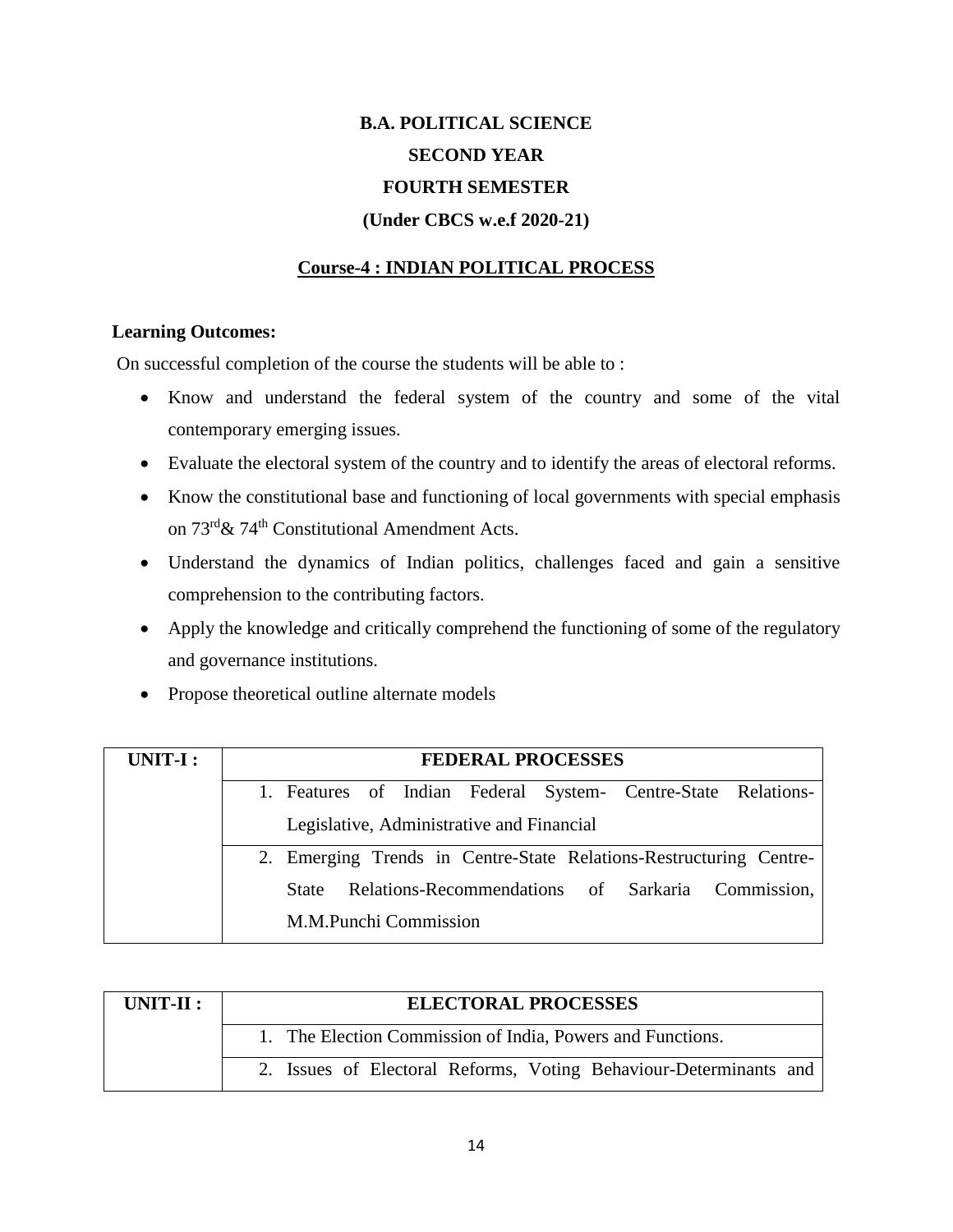| Problems of Defections. |
|-------------------------|
|                         |

| UNIT-III : | <b>GROSSROOT DEMOCRACY-DECENTRALISATION</b>                              |  |  |  |  |
|------------|--------------------------------------------------------------------------|--|--|--|--|
|            | 1. Panchayat Raj system-Local and Urban Governments-Structure,           |  |  |  |  |
|            | Powers and Functions.                                                    |  |  |  |  |
|            | 2. Democratic Decentralization-Rural Development and Poverty             |  |  |  |  |
|            | alleviation with reference to $73rd$ and $74th$ Constitutional Amendment |  |  |  |  |
|            | Acts, Challenges and Prospects.                                          |  |  |  |  |

| UNIT-IV : | SOCIAL DYNAMICS AND EMERGING CHALLENGES TO INDIAN                            |  |  |  |
|-----------|------------------------------------------------------------------------------|--|--|--|
|           | <b>POLITICAL SYSTEM</b>                                                      |  |  |  |
|           | 1. Role of Caste, Religion, Language and Regionalism in India.               |  |  |  |
|           | 2. Politics of Reservation, Criminalization of Politics and Internal threats |  |  |  |
|           | to Security.                                                                 |  |  |  |

| $UNIT-V:$ | <b>REGULATORY AND GOVERNANCE INSTITUTIONS</b>                     |  |  |
|-----------|-------------------------------------------------------------------|--|--|
|           | 1. NITI Ayog, Finance Commission, Comptroller and Auditor General |  |  |
|           | of India.                                                         |  |  |
|           | 2. Central Vigilance Commission, Central Information Commission,  |  |  |
|           | Lokpal and Lokayukta.                                             |  |  |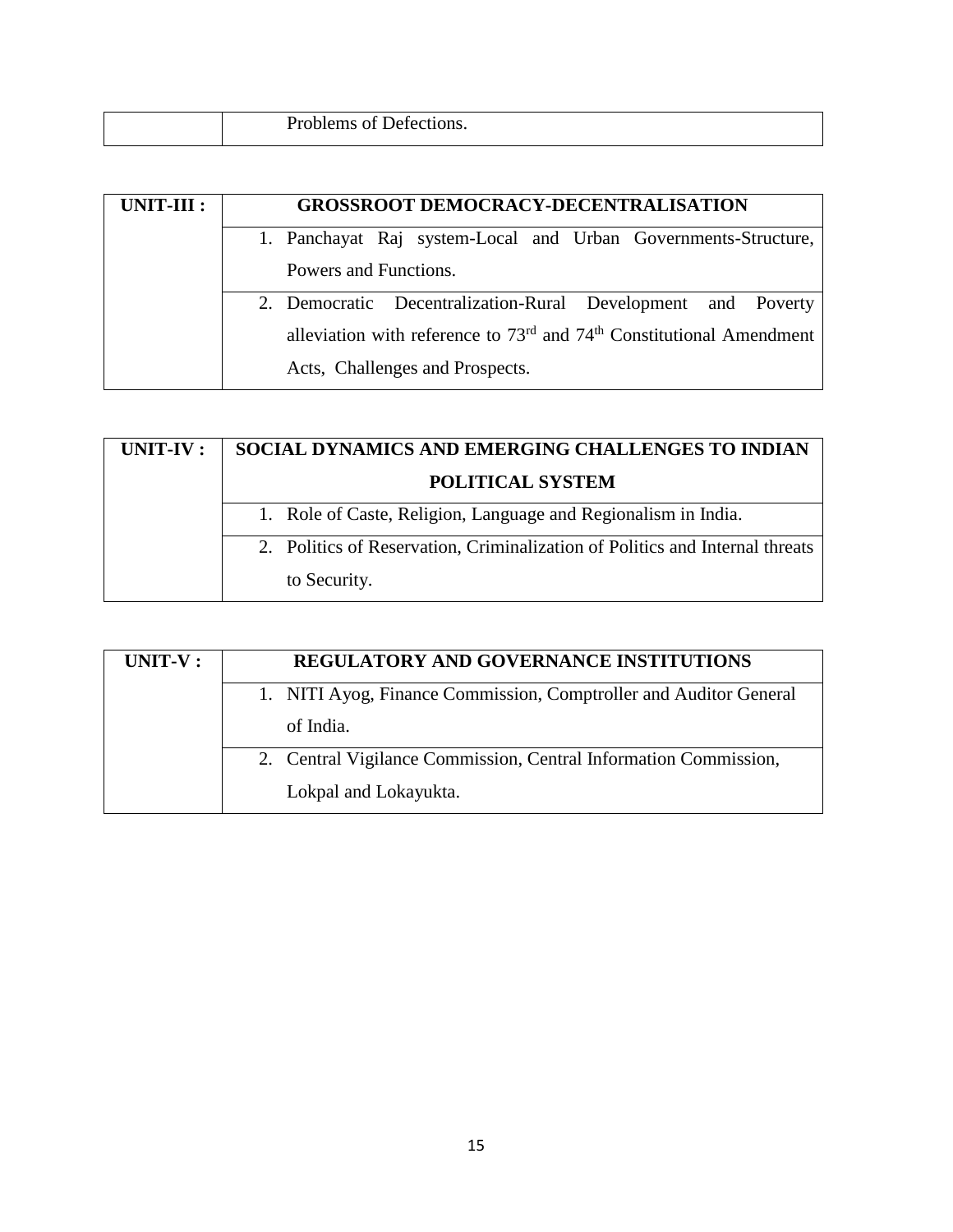| M.V.Pylee                              |                | <b>Indian Constitution</b>                       |
|----------------------------------------|----------------|--------------------------------------------------|
|                                        |                | Constitutional Government in India               |
| D.D.Basu                               |                | An Introduction to the Constitution of India     |
| Rajni Kothari                          | $\ddot{\cdot}$ | Politics in India, Caste in Indian Politics      |
| PeuGhosh                               | $\ddot{\cdot}$ | <b>Indian Government and Politics</b>            |
| Prof.Lalaiah, P.Venkataramana,         | $\ddot{\cdot}$ | <b>Indian Government-Politics</b>                |
| K.SaiBaba&K.Mallesam,                  |                |                                                  |
| Prof.V.RaveendraSastry (ed)            |                |                                                  |
| M.R.Biju<br>➤                          | $\ddot{\cdot}$ | <b>Democratic Political Process</b>              |
| J.K.Chopra (ed)                        | $\vdots$       | <b>Local Self-Government and Municipal</b>       |
|                                        |                | Administration                                   |
| Susan Bayly<br>➤                       | $\ddot{\cdot}$ | Caste, Society and Politics in India (From the   |
|                                        |                | Eighteenth Century to the Modern Age)            |
| SubharataDutta                         | $\ddot{\cdot}$ | <b>Democratic Decentralisation and Grossroot</b> |
|                                        |                | Leadership in India                              |
| H.V.Hande<br>↘                         | $\vdots$       | Dr.B.R.Ambedkar& The Making of the Indian        |
|                                        |                | Constitution                                     |
| S.K.Sharma&UshaSarma                   | $\ddot{\cdot}$ | Politics and Administration in India-A           |
|                                        |                | Retrospective Survey                             |
| Hari Prasad Chhetri                    | $\vdots$       | Panchayatraj System and Development Planning     |
| <b>B.C.Fadia</b>                       |                | <b>Indian Government and Politics</b>            |
| UpendraBaxi&Biku Parekh<br>➤           | :              | Crisis and Change in Contemporary India          |
| M.Lakshmikant<br>➤                     | $\vdots$       | Indian Polity, Governance in India               |
| N.G.Jayal (ed)<br>➤                    | :              | Democracy in India                               |
| Peter Ronald deSouza&E. Sridharan<br>➤ |                | <b>India's Political Parties</b>                 |
| O.P.Tiwari<br>➤                        | $\colon$       | Federalism and Centre-State Relations in India   |
| AthulKohli (ed)<br>➤                   | $\colon$       | The Success of India's Democracy                 |
| C.B.Raju<br>➤                          | :              | Social Justice and the Constitution of India     |
| V.K.Garg                               | $\ddot{\cdot}$ | Caste and Reservation in India                   |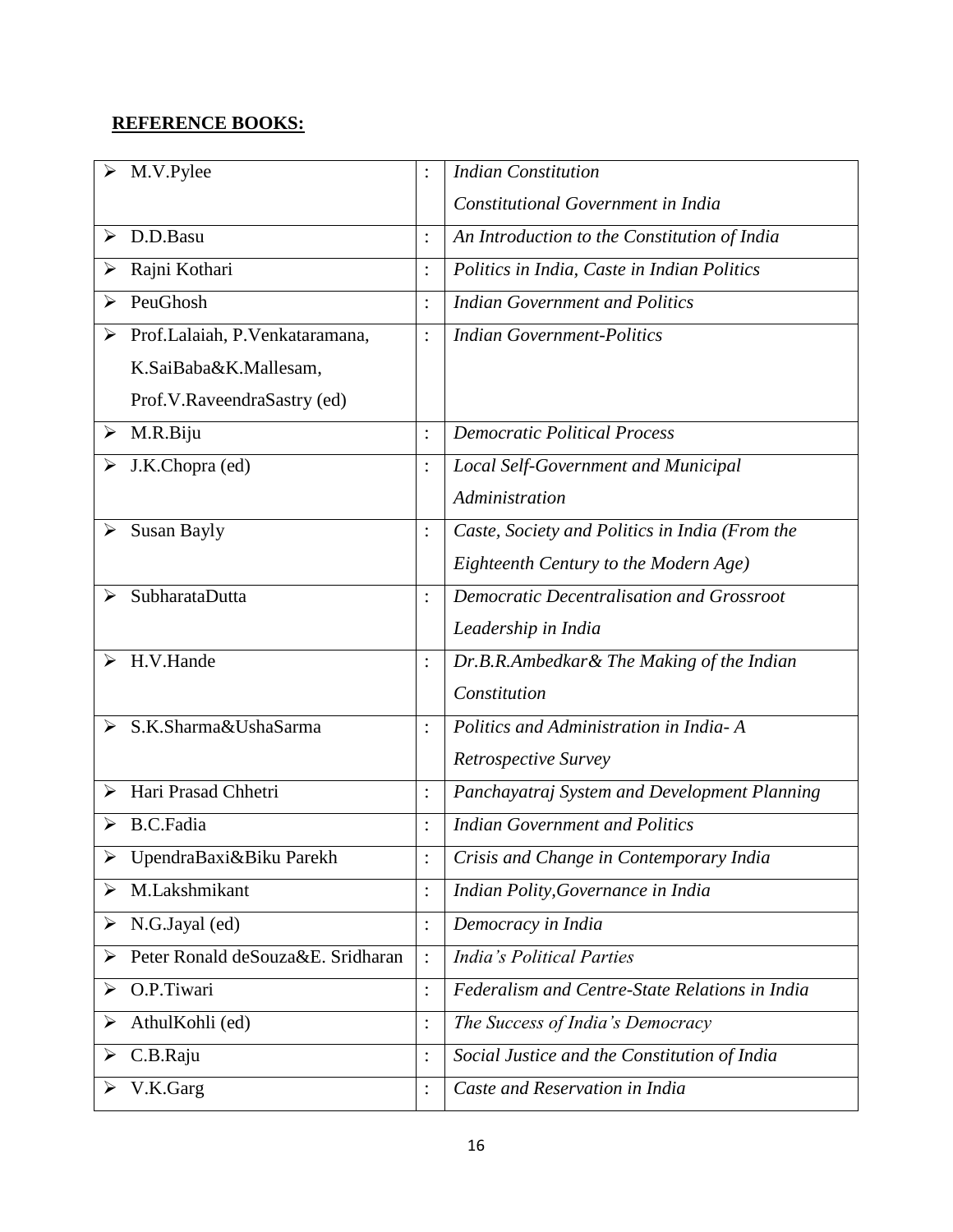| U Baxi                      |           | The Indian Supreme Court and Politics                                      |
|-----------------------------|-----------|----------------------------------------------------------------------------|
|                             |           | Parliamentary Procedure, Law Privilege, Practice<br><i>&amp;Precedents</i> |
| VishnooBhagwan&VidyaBhushan | $\bullet$ | <b>Indian Administration</b>                                               |
| S.H.Patil                   |           | The Constitution, Government and Politics in India                         |

## **CO-CURRICULAR ACTIVITIES**

- All Co-curricular activities recommended at Course I  $\&$  III
- A Field Visit to a Court / District Jail / Local Government Office to observe the structure and functioning
- Viva voce interviews.
- Computerised adaptive testing, literature surveys and evaluations.
- Encouragement to students to contribute articles to the magazines and seminars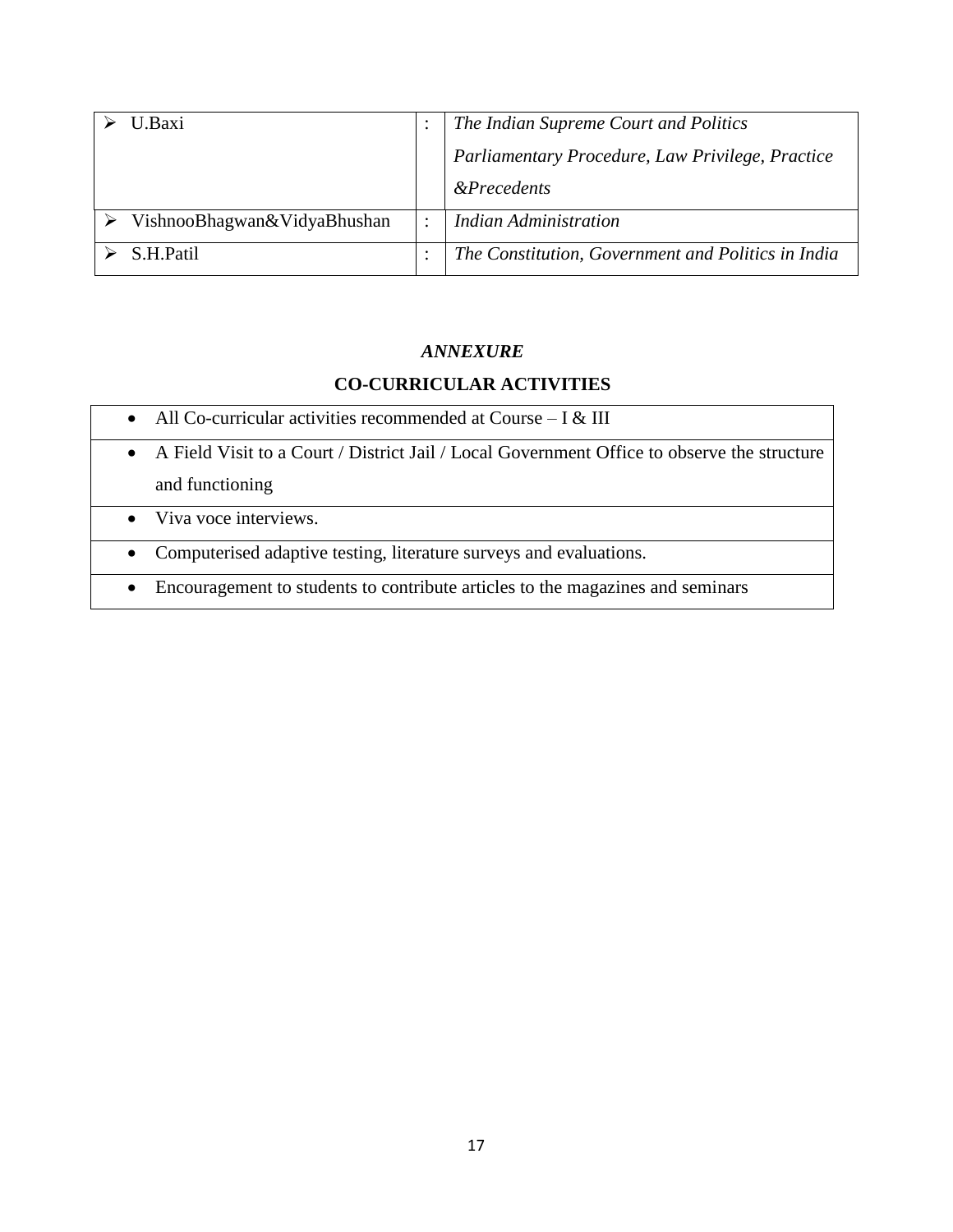# **B.A. POLITICAL SCIENCE SECOND YEAR FOURTH SEMESTER (Under CBCS w.e.f 2020-21)**

## **Course 5:WESTERN POLITICAL THOUGHT**

#### **Learning Outcomes:**

On successful completion of the course the students will be able to:

- Understand the fundamental contours classical, western political philosophy, basic features of medieval political thought and shift from medieval to modern era.
- Understand the Social Contract Theory and appreciate its implications on the perception of State in terms of its purposes and role.
- Acquaint with the Liberal and Marxist philosophy and analyze some trends in Western Political Thought.
- Critically analyse the evolution of western political thought

| UNIT-I : | ANCIENT GREEK POLITICAL THOUGHT                                         |  |  |  |  |
|----------|-------------------------------------------------------------------------|--|--|--|--|
|          | 1. Plato-Rule of Philosopher Kings-Theory of Justice-Ideal State and    |  |  |  |  |
|          | Education                                                               |  |  |  |  |
|          | 2. Aristotle-Theory of State-Classification of Governments-Citizenship, |  |  |  |  |
|          | Slavery and Theory of Revolutions.                                      |  |  |  |  |

| $UNIT-II:$ | MEDIEVAL AND MODERN POLITICAL THOUGHT       |  |  |  |
|------------|---------------------------------------------|--|--|--|
|            | 1. St. Augustine-Theory of Two Cities.      |  |  |  |
|            | 2. NiccoloMachiavelli-State and Statecraft. |  |  |  |

| $UNIT-III :$ | CONTRACTUAL POLITICAL THOUGHT                                         |  |  |  |
|--------------|-----------------------------------------------------------------------|--|--|--|
|              | 1. Thomas Hobbes-Social Contract and Absolute Sovereignty.            |  |  |  |
|              | 2. John Locke-Human Nature, State of Nature, Social Contract, Natural |  |  |  |
|              | <b>Rights and Limited Government</b>                                  |  |  |  |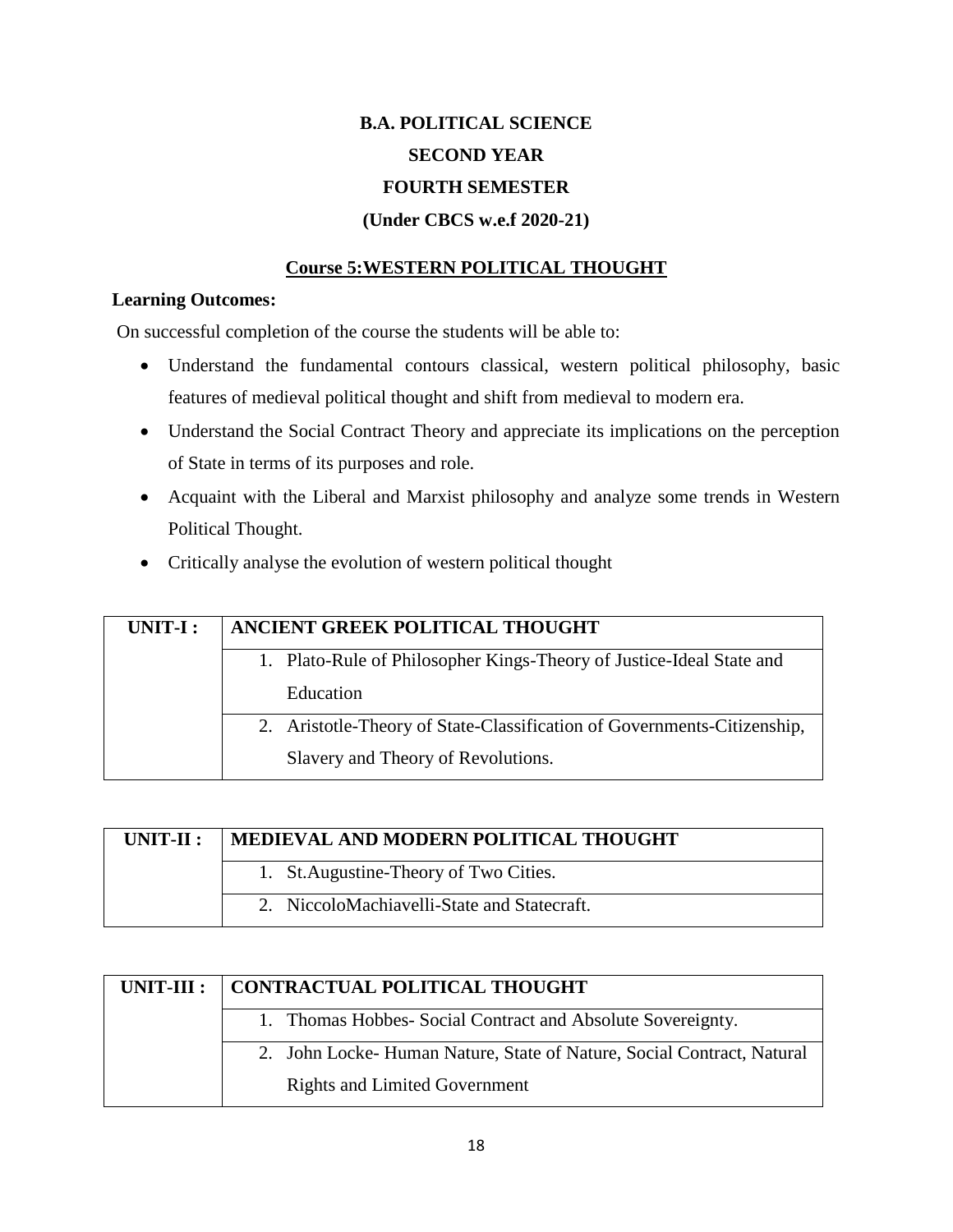| 3. Jean Jacques Rousseau - Human Nature, State of Nature, Social |
|------------------------------------------------------------------|
| Contract, General Will and Popular Sovereignty                   |

| UNIT-IV: UTILITARIAN POLITICAL THOUGHT                       |  |  |  |
|--------------------------------------------------------------|--|--|--|
| 1. Jermy Bentham-Theory of Utility, Law and Reforms.         |  |  |  |
| 2. J.S.Mill-Theory of Liberty and Representative Government. |  |  |  |

| $UNIT-V:$ | <b>MARXIST POLITICAL THOUGHT</b>                                  |  |  |  |
|-----------|-------------------------------------------------------------------|--|--|--|
|           | 1. Karl Marx-Dialectical Materialism, Theory of Surplus Value and |  |  |  |
|           | Class Struggle.                                                   |  |  |  |
|           | 2. Antonio Gramsci-Hegemony and Civil Society.                    |  |  |  |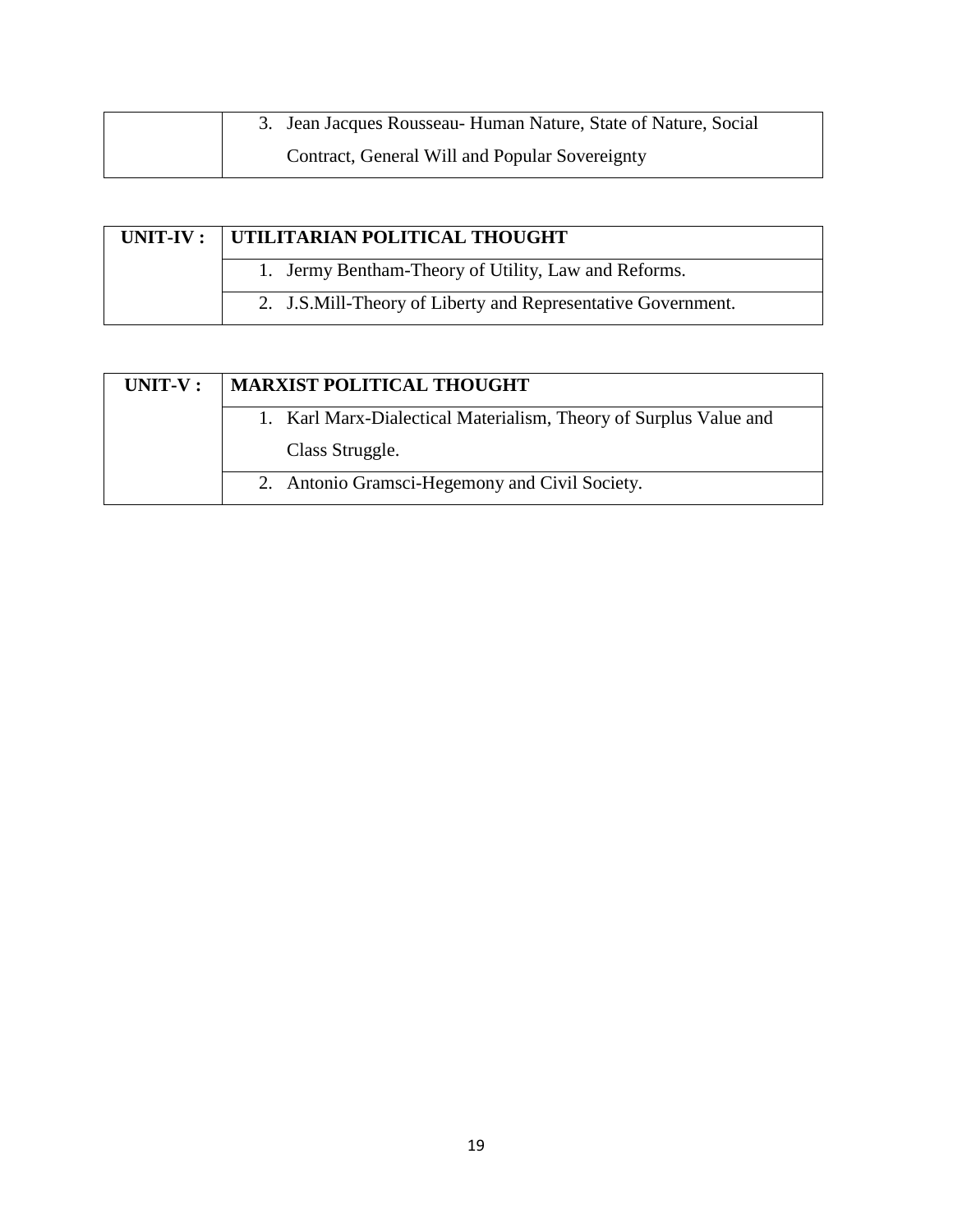| O.P.Gauba<br>$\blacktriangleright$           | $\ddot{\cdot}$ | <b>Western Political Thought</b>              |
|----------------------------------------------|----------------|-----------------------------------------------|
| G.H.Sabine                                   | $\ddot{\cdot}$ | A History of Political Theory                 |
| E.Baker<br>⋗                                 | $\ddot{\cdot}$ | Greek Political Theory : Plato and His        |
|                                              |                | Predecessors                                  |
| $\triangleright$ Subrata Mukherjee & Sushila | $\ddot{\cdot}$ | A History of Political Thought-Plato to Marx  |
| Ramaswamy                                    |                |                                               |
| ShefaliJha<br>⋗                              | $\ddot{\cdot}$ | Western Political Thought -From Plato to Marx |
| B.N.Ray<br>➤                                 | $\vdots$       | <b>Western Political Thought</b>              |
| RadheyShamChaurasia<br>➤                     | $\ddot{\cdot}$ | <b>History of Western Political Thought</b>   |
| P.B.Rathod<br>➤                              | :              | Ancient and Medieval Political Thinkers-From  |
|                                              |                | Plato to Padua                                |
| <b>Andrew Hakes</b><br>➤                     | $\ddot{\cdot}$ | Political Theory :Philosophy, Ideology and    |
|                                              |                | Science                                       |
| > HaratiDwarakanath, Prof.G.Lalaiah,         | $\ddot{\cdot}$ | <b>Political Thought</b>                      |
| K.Saibaba, K.Ramachandra Murthy              |                |                                               |
| &V.Bhogendracharyulu,                        |                |                                               |
| Prof.V.RavindraSastry (ed)                   |                |                                               |
| $\triangleright$ Anil Kumar Mukopadhyay      | $\ddot{\cdot}$ | An Introduction to Political Theory,          |
|                                              |                | <b>Western Political Thought</b>              |
| William Ebenstien<br>$\blacktriangleright$   | $\ddot{\cdot}$ | Great Political Thinkers-Plato to the Present |
|                                              |                | Modern Political Thought, The Great Issues    |
| J.P.Sudha<br>$\blacktriangleright$           | $\ddot{\cdot}$ | <b>History of Political Thought</b>           |
| H.J.Laski                                    | $\vdots$       | Political Thought from Bentham to Locke       |
| $\triangleright$ C.L.Wayper                  | $\ddot{\cdot}$ | <b>Political Thought</b>                      |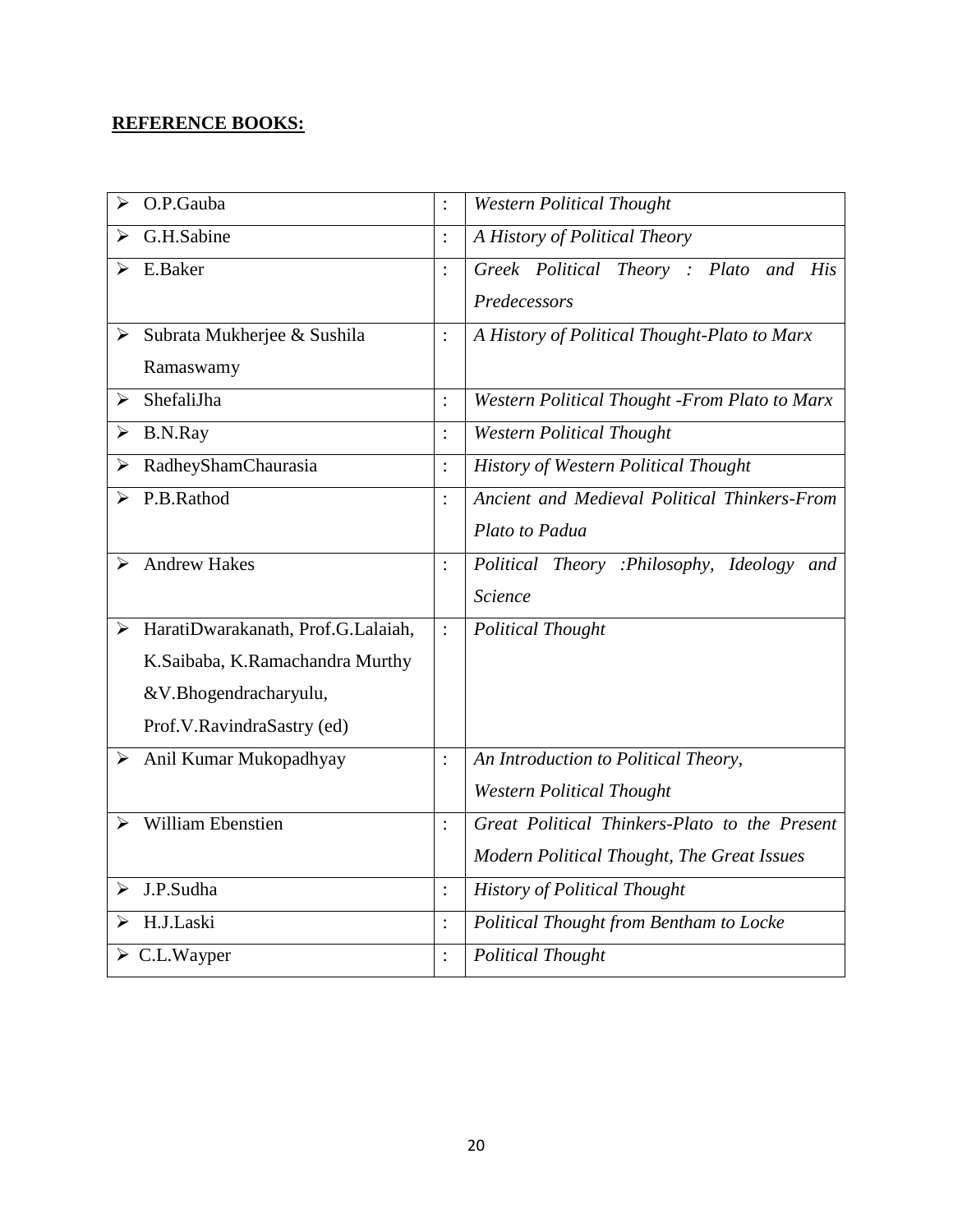## **CO-CURRICULAR ACTIVITIES**

- $\triangleright$  All Co-curricular activities recommended at Course I & III
- Peers and self-assessment, out puts from individuals and collaborative work.
- Assignments that encourage the study of standard Reference Books available at library

 Assignments of the emerging trends after Marxian Philosophy in the era of globalisation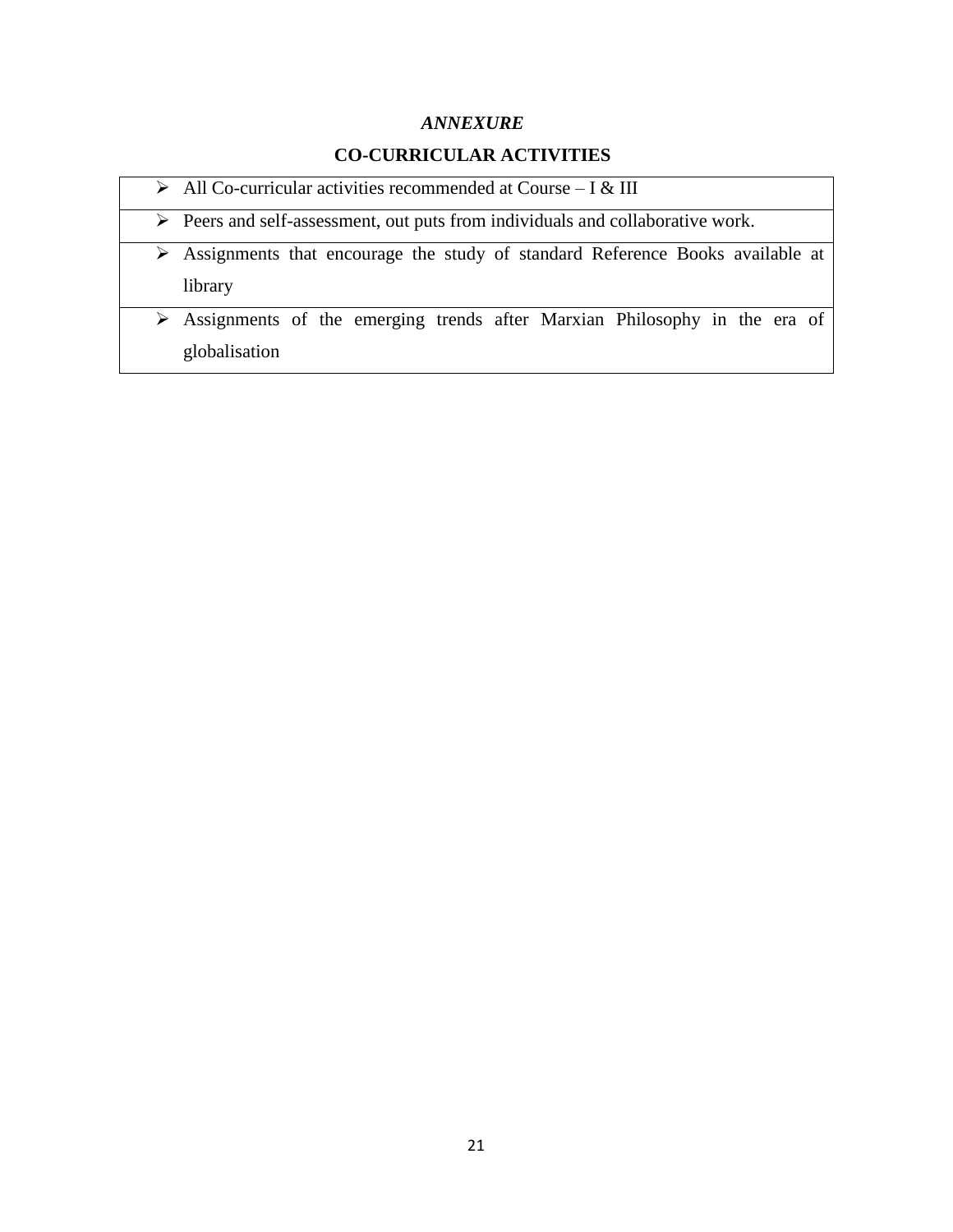## **PROGRAM: B. A. POLITICAL SCIENCE (CBCS) MODEL QUESTION PAPER & PATTERN**

**Max. Marks: 75 Time: 3 hrs** 

**SECTION A** (Total: 5x5=25 Marks)

(Answer any **five questions**. Each question carries **5 marks** 

## **(2 questions should be given from each Unit)**

| 1.               |  |
|------------------|--|
| 2.               |  |
| $\overline{3}$ . |  |
| 4.               |  |
| 5.               |  |
| 6.               |  |
| 7.               |  |
| 8.               |  |
| 9.               |  |
| 10.              |  |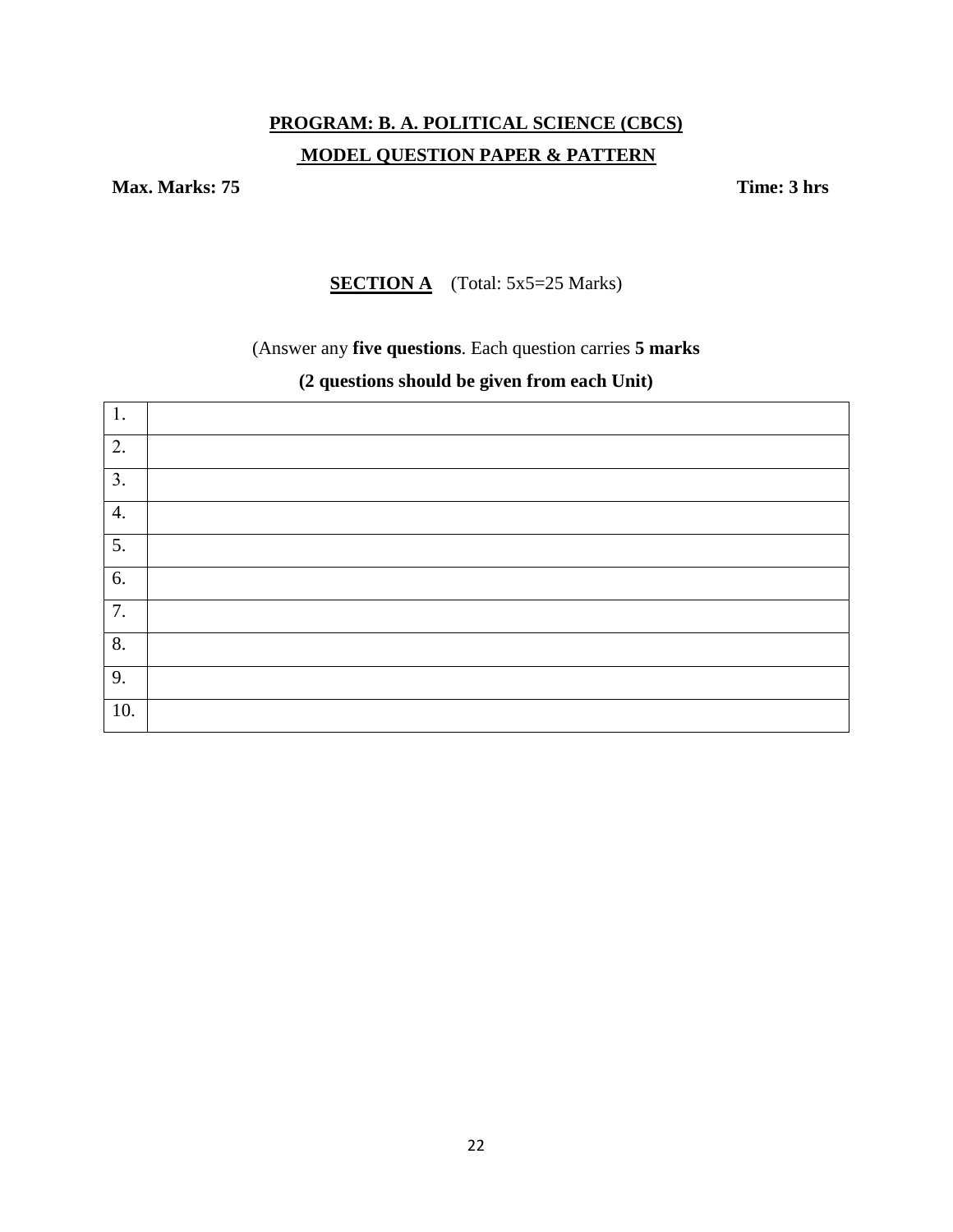(Answer all **questions**. Each question carries **10 marks**

## **(Two questions should be given with internal choice from each Unit)**

| $\overline{11}$ .       |                   |
|-------------------------|-------------------|
| $\mathbf A$             |                   |
|                         | (0r)              |
| $\, {\bf B}$            |                   |
| $\overline{12}$         |                   |
| <b>A.</b>               |                   |
|                         | (Or)              |
| $\overline{B}$ .        |                   |
| 13A                     |                   |
|                         | (0r)              |
| $\, {\bf B}$            |                   |
| 14A                     |                   |
|                         | $\overline{(0r)}$ |
| $\overline{\mathbf{B}}$ |                   |
| 15A                     |                   |
|                         | $\overline{(Or)}$ |
| $\, {\bf B}$            |                   |

**\*\*\*\*\*\*\*\*\*\*\*\*\*\*\***